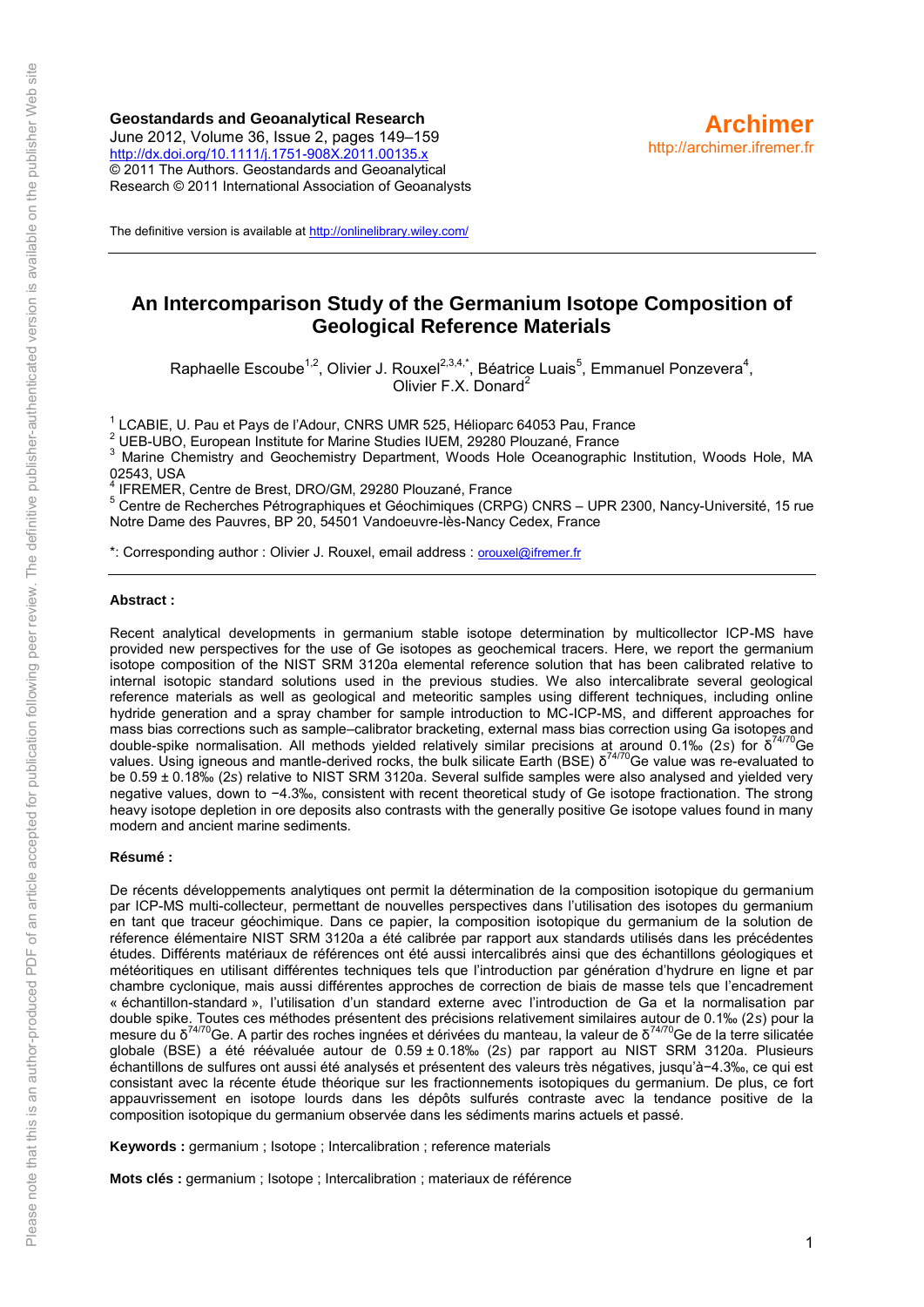$\mathbf{1}$ 

47

49

# 48 Introduction

50 Germanium (Ge) has 5 natural isotopes:  ${}^{70}$ Ge,  ${}^{72}$ Ge,  ${}^{73}$ Ge,  ${}^{74}$ Ge and  ${}^{76}$ Ge with average 51 relative isotope abundances of 20.84, 27.54, 7.73, 36.28 and 7.61 %, respectively. Early 52 investigations of Ge isotopes using thermal ionization mass spectrometry (TIMS), SIMS and 53 MC-ICP-MS were limited by an uncertainty of several per mil (Green *et al.* 1986, Hirata 54 1997, Shima 1964), mainly due to the presence of Ar-based interferences  $(Ar_2^+$  and  $ArO_2^+)$  at 55 m/z 72, 74, 76, as well as interferences from  $^{70}Zn$  and  $^{76}Se$ . More recently, further analytical 56 developments by MC-ICP-MS have permitted high precision Ge-isotope measurement with 57 repeatability around 0.06 ‰ per mass unit (Galy *et al.* 2003, Luais 2003, 2007, Rouxel *et al.* 58 2006, Siebert *et al.* 2006, Yang and Meija 2010). Notably, Rouxel et al. (2006) and Siebert et 59 al. (2006) applied a hydride generation (HG) technique coupled to MC-ICP-MS, which allow 60 high-precision Ge-isotope analyses on natural samples for Ge amounts down to  $\sim$ 15 ng.

**FIGP-MS** have permitted nigh precision Ge-isoto 06 % per mass unit (Galy *et al.* 2003, Luais 200 06, Yang and Meija 2010). Notably, Rouxel et al. dride generation (HG) technique coupled to MC-ope analyses on natural samp 61 The analyses of Siebert et al. (2006) were done using a double spike approach while 62 Rouxel et al. (2006) measured isotopic ratios and corrected for instrument fractionation with 63 bracketing standards. In contrast, Luais et al. (2000) and Luais (2003, 2007) used a hexapole-64 collision cell MC-ICP-MS (Isoprobe GV Instrument) with  $H_2$  gas to remove Ar<sub>2</sub> interferences, 65 and corrected for instrument fractionation by using both Ga-isotopes as an internal 66 normalization standard and by bracketing standards. Despite the obvious success in obtaining 67 high precision measurement of Ge isotopes by MC-ICP-MS in a range of terrestrial and 68 meteoritic materials, those previous studies have used a large diversity of techniques, 69 standards, normalization ratios and instrumentations which preclude a straightforward 70 comparison of published values. Thus, the concept of metrological traceability has not been 71 applied.

72 Rouxel et al. (2006) obtained a crude estimate of the Ge isotopic composition of the 73 Bulk Silicate Earth (BSE) by the analysis of various igneous rocks such as tholeiitic glasses 74 from mid-ocean ridges, continental basalts and volcanic island basalts. Deep sea clays have 75  $\delta^{74}$ Ge values similar to BSE while modern deep-sea sponges and glauconite have  $\delta^{74}$ Ge 76 values heavier than BSE. Considering that Ge isotope fractionation during biogenic opal and 77 glauconite may favour enrichment in light isotopes in the forming product, it has been 78 suggested that the Ge isotopic composition of the ocean is enriched in heavy isotopes relative 79 to BSE (Rouxel *et al.* 2006). In addition, Mantoura (2006) carried out laboratory experiments 80 indicating that cultured diatoms do not fractionate Ge isotopes. Luais (2003, 2007)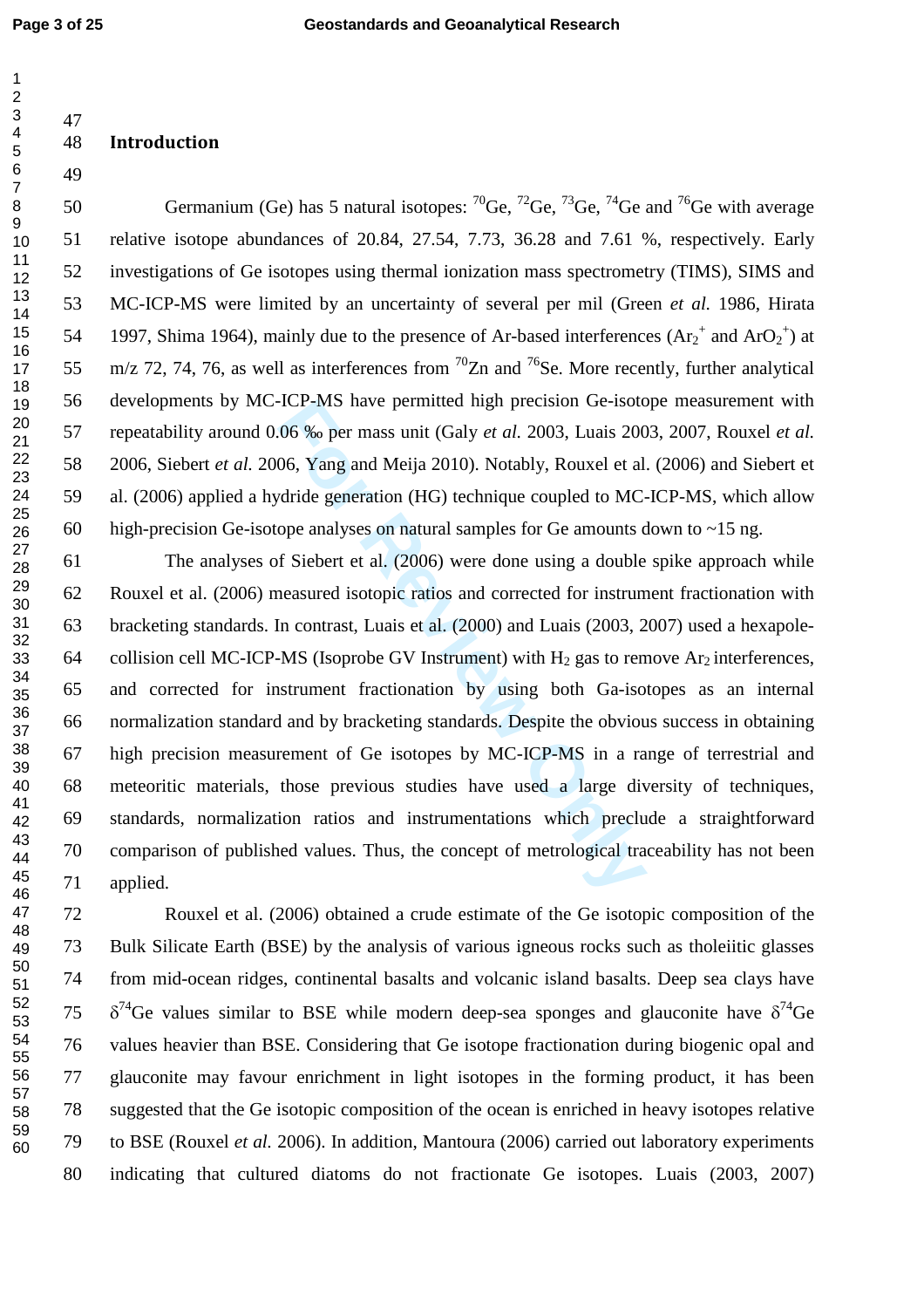81 demonstrated that iron meteorites have a  $\delta^{74}$ Ge values heavier than terrestrial samples. The 82 homogeneous  $\delta^{74}$ Ge values for magmatic iron meteorites, regardless of their oxidation state 83 suggests, in agreement with experimental data (Luais et al., 2009), that core formation 84 processes do not fractionate significantly Ge isotopes in the metal phase with respect to the 85 primitive material, providing an estimate for Ge isotopic composition of the solar nebula.

86 Siebert et al. (2006) reported Ge isotope composition of hydrothermal waters collected 87 in the Oregon Cascades and in marine settings and found lighter isotope signatures relative to 88 basalts. However, a preliminary intercomparison performed by the authors and colleagues 89 suggests that the reported Ge-isotope compositions are plagued by calculating errors during 90 the data reduction scheme (C. Siebert, personal communication), precluding further 91 comparison with our study.

scheme (C. Siebert, personal communication)<br>
Hudy.<br>
Hudy.<br>
Hudy.<br>
Hudy.<br>
Hudy.<br>
Hudy.<br>
Hudy.<br>
Hudy.<br>
Hudy.<br>
Hudy.<br>
Hudy.<br>
Hudy.<br>
Hudy.<br>
Hudy.<br>
Hudy.<br>
Hudy.<br>
Hudy.<br>
Hudy. Hudy.<br>
Hudy. Hudy.<br>
Hudy. Hudy.<br>
Hudy. Hudy.<br>
Hudy. 92 The aim of this paper is to compare analytical techniques to obtain Ge-isotope 93 composition of selected geological reference materials and to intercalibrate Ge-isotope 94 standards relative to the BSE estimate. We propose the use of a new reference material 95 NIST3120a to report natural Ge-isotope variations. This approach, together with further 96 studies of experimental and theoretical fractionation of Ge-isotopes (Galy *et al.* 2003, Luais et 97 al., 2009, Li *et al.* 2009, Li and Liu 2010) are essential steps toward the development of Ge-98 isotopes as new geochemical tracer.

#### Experimental procedures

 

 $\overline{1}$  $\overline{2}$  $\overline{3}$  $\overline{4}$  $\overline{7}$ 

#### *Reagents and Germanium standard solutions*

103 The hydride generation reagent is composed of 10 g of sodium borohydride powder 104 (high purity NaBH <sup>4</sup>, Fisher Chemical) and 5 g of sodium hydroxide pellets (analytical grade 105 NaOH, Acros Organics) dissolved into 1 l of ultra pure water (Milli-Q 18.2M Ω.cm, 106 Millipore), and is freshly prepared before each analytical session. During chemical 107 dissolution and purification, we used high purity HNO <sup>3</sup> (distilled grade, CleanAcid, Analab) 108 and HF (optima grade, Fisher Chemical). Germanium standards used in this study include 109 NIST3120a (Lot #000411, 1000µg/g); Spex (Lot #11-160GE); Aldrich (Lot #01704KZ; 110 Luais, 2000, Luais 2007), JMC (Johnson Mattey, Karlsruhe, Lot # 301230S; Luais 2007) and 111 Aristar (Lot # used in Rouxel et al., 2006 – incorrectly reported as Aldrich standard solution). 112 We also used Ga (Spex; Lot #12-98Ga; Cat # PLGA2-2Y) and Ga international isotopic 113 standard (NBS - SRM994, Lot# 680205, Luais et al., 2000; Luais 2007) prepared from Ga 114 metal as internal standards for instrumental mass bias corrections. Double Spike was prepared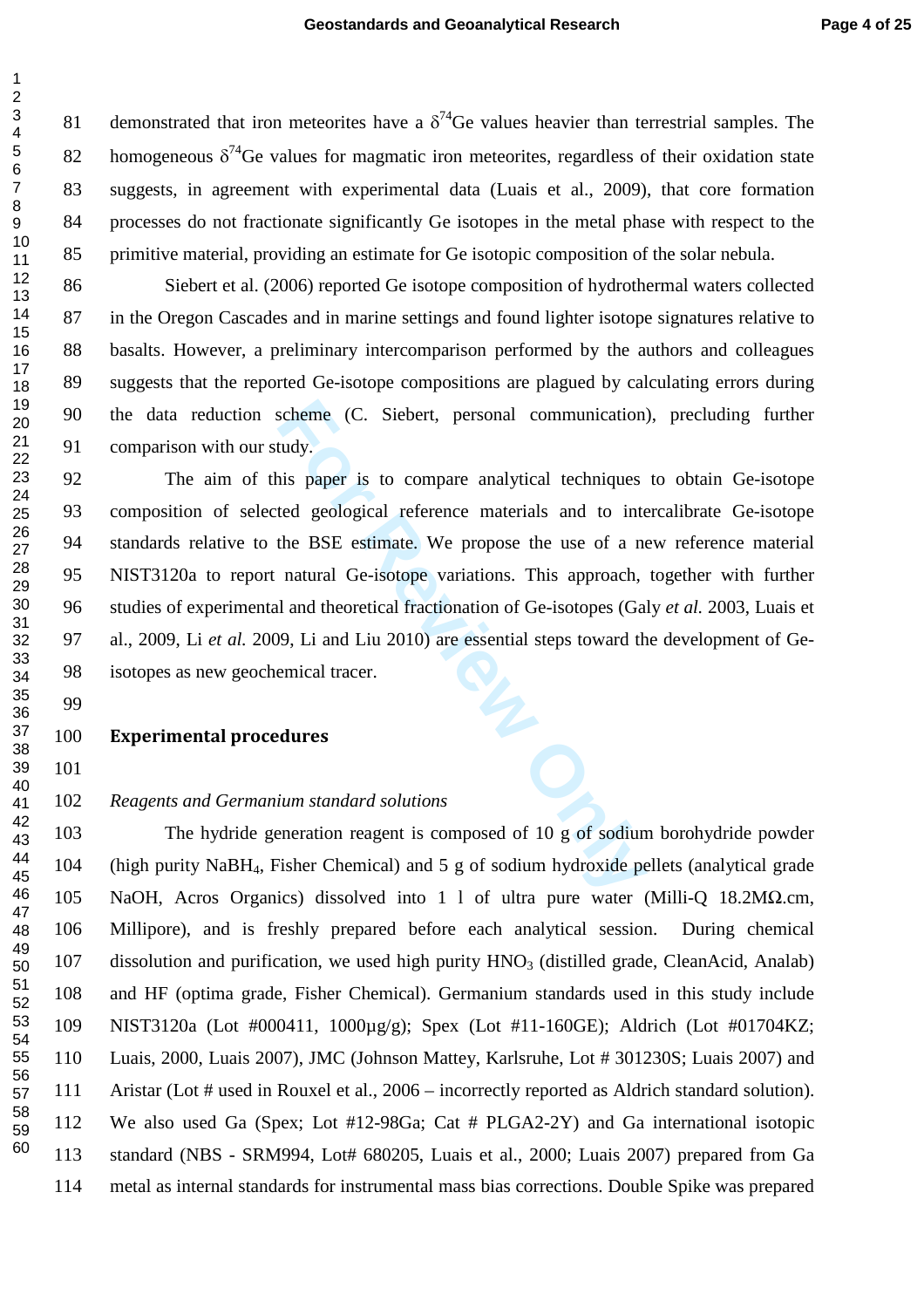115 from Ge metal spikes 73-70 from Isoflex USA Company (Ge-70 #32-01-70-3259 and Ge-73 116 #32-01-73-1405). Each spike was dissolved separately in a mixture HNO <sup>3</sup>, sulfuric acid and 117 trace HF and mixed to obtain a <sup>73</sup>Ge/<sup>70</sup>Ge ratio of ~ 0.6.

 $\mathbf{1}$ 

# *Geological reference materials and other geological samples*

120 Several geological reference materials have been analyzed in this study for 121 intercomparison purposes with previous studies by Rouxel et al. (2006). They include USGS 122 standards (Govindaraju 1994) BHVO-2 (Hawaiian basalt), BIR-1 (Icelandic basalt), BCR-1 123 (Basalt, Columbia River Group USA), G-2 (Granite, Rhode Island USA), GH (Granite, 124 Hoggar, Algeria), DNC-1 (Braggtown Dolerite, North Carolina, USA), DTS-1 (Dunite, 125 Hamilton, Washington), PCC-1 (Peridotite- a partially serpentinized harzburgite, California 126 USA), AN-G (Anorthosite, Fiskenaesset, Western Greenland), GLO (Glauconite, Normandy 127 France), and IF-G (Iron Formation, West Greenland).

**Formularity Alternative Contains Controlling CVC-1** (Braggtown Dolerite, North Carolina, U.<br> **Formularity Schema** and Sosite, Fiskenaesset, Western Greenland), GLO (Con Formation, West Greenland).<br>
Formulary reported by 128 We also analyzed the Iron meteorite Odessa (IAB group) for which Ge-isotope 129 composition has been previously reported by Luais (2003, 2007). We also report Ge-isotope 130 composition of hydrothermal sulfides (sphalerite) from volcanogenic sulfide deposits, the 131 Navan Zn+Pb ore deposit in Ireland (Blakeman *et al*., 2002), from continental hydrothermal 132 ZnS ores from the St Salvy deposit in France (Luais, 2003, 2007), and from modern seafloor 133 hydrothermal systems, the Lucky Strike field (Rouxel *et al.* 2004).

*Sample dissolution and chromatographic separation* 

136 A procedure adapted from Rouxel et al. (2006), Luais (2007) and Luais (submitted) 137 was applied in this study for Ge purification from siliceous matrices, iron meteorites and 138 sulfides. For HG-MC-ICP-MS method (IFREMER and WHOI laboratories), about 50 mg of 139 siliceous material was dissolved in ~ 3 ml of 10 mol/l HF in a closed Teflon beaker on a hot 140 plate at 70 °C and left to equilibrate overnight with an appropriate addition of double spike 141 (spike/natural ratio  $\sim$  1). After appropriate dilution to 1 mol/l HF with ultrapure water, the 142 solution was directly purified without evaporation through a chromatographic column 143 containing 2 mL of anion exchange resin (AG1-X8 Resin; 100-200 mesh; Chloride Form; Cat 144 # 140-1441). The column is cleaned with several washes of 5 ml of 0.28 mol/l HNO <sup>3</sup>, distilled 145 3 mol/l HNO<sub>3</sub>, and ultrapure water. After conditioning with 5 ml of 1 mol/l HF, the sample 146 was loaded on the column and germanium strongly adsorbed on the resin. Matrix elements 147 such Ca, Fe, Si or Zn were eluted and the resin further cleaned with 5 ml of 1 mol/l HF 148 followed by 3 ml of ultrapure water. Ge was then eluted with 10 ml of 3 mol/l HNO<sub>3</sub> and the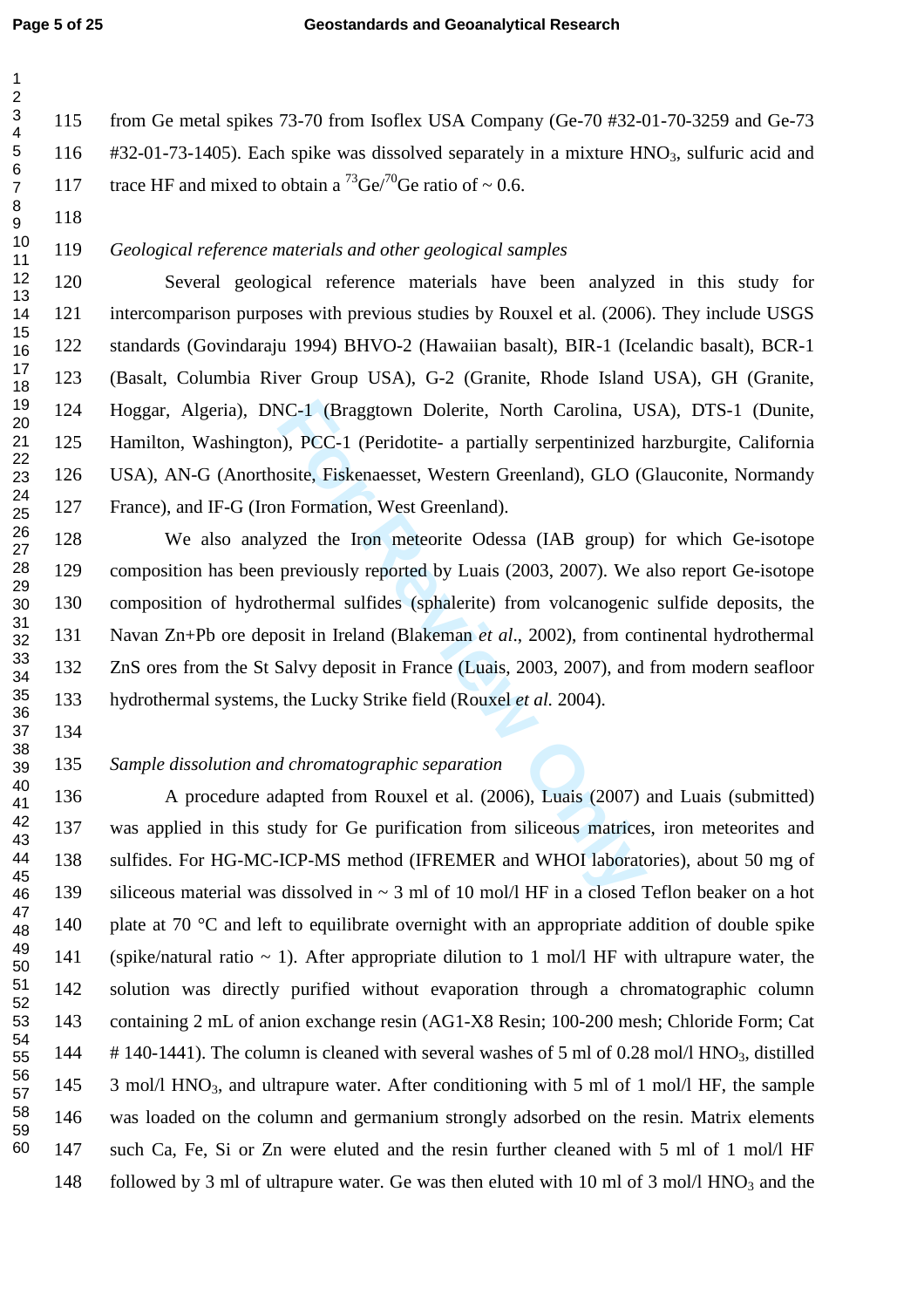poration and subsequent dissolution in 1 mol/l<br>AG1X8 anion exchange resin. Most of the rema<br>For Review Sison exchange resin. Most of the rema<br>For Review Sison Exemple 100 % yield and no isotopic fi<br>y is demonstrated by Ge 149 solution evaporated slowly to dryness on a hot plate. The final residue was dissolved in 3 ml 150 of 0.28 mol/l HNO<sub>3</sub> and ready for isotope analysis. Since the HG sample introduction system 151 allow complete separation of volatile Ge hydride from the aqueous sample matrix (e.g. 152 Rouxel et al., 2006), no further purification using cation exchange resin is required. 153 Procedures for iron meteorite and sulfide dissolution are detailed in Luais et al. (2000) and 154 Luais (2007). Briefly, it consists of dissolution using 2 mol/l and 14 mol/l HNO 3, 155 respectively, followed by Ge isolation using AG50X8 cation exchange resin with 0.5 mol/l 156 HNO<sub>3</sub>. Procedures for silicate matrices used at CRPG (Luais, submitted) consist of  $HNO<sub>3</sub> +$ 157 HF dissolution followed by several steps of HF leaching to isolate Ge  $(\pm$  matrix) in the 158 supernatant. After evaporation and subsequent dissolution in 1 mol/l HF, an aliquot of the 159 sample is loaded on a AG1X8 anion exchange resin. Most of the remaining matrix is eluted 160 with 1 mol/l HF, and Ge is subsequently collected using 0.2 mol/l HNO<sub>3</sub>. Purification of Ge is 161 then performed on AG50X8 cationic resin similarly developed for iron meteorite matrix. The 162 efficiency of these procedures including 100 % yield and no isotopic fractionation during all 163 steps of Ge chemistry is demonstrated by Ge isotopic measurements of various matrices 164 doped with Ge standard, as well as Ge standard solutions after column separation. Details are 165 given in Luais (2007) for iron meteorite matrix and in Luais (submitted) and Rouxel et al. 166 (2006) for various silicate matrices from ultra-mafic, mafic to granitic in composition. In all 167 cases, the Ge isotopic composition of these Ge-dopped matrices is similar within error to the 168 measured Ge standard solution. 10 11 12 13 14 15 16 17 18 19 20 21 22 23 24 25 26 27 28 29 30 31 32 33 34 35 36 37 38

 169 39

123456789

 $\overline{1}$  $\overline{2}$  $\overline{3}$  $\overline{\mathbf{4}}$ 5 6  $\overline{7}$ 8  $\boldsymbol{9}$ 

#### 170 *MC-ICP-MS isotope ratio measurements:*

171 Germanium isotopes ratios were determined with a Thermo *Neptune* (Thermo Fisher 172 Scientific; Waltham, MA, USA) at the Pôle Spectrométrie Océan (PSO, Brest) at IFREMER 173 (Plouzané, France) and WHOI (Woods Hole, USA) using the hydride generation technique 174 described by Rouxel *et al.* (2006). Pure standard solution and purified sample measurements 175 were also performed on a Nu Plasma MC-ICP-MS at LCABIE laboratory (Pau, France) and 176 Isoprobe (GV) MC-ICP-MS at CRPG laboratory (Nancy, France) (Luais 2007). The Neptune 177 at WHOI and IFREMER was operating at low-mass resolution mode and <sup>70</sup>Ge, <sup>72</sup>Ge, <sup>73</sup>Ge 178 and <sup>74</sup>Ge were measured on L2, C, H1, and H2 cups while <sup>68</sup>Zn, <sup>69</sup>Ga, <sup>71</sup>Ga and <sup>77</sup>Se were also 179 monitored on L4, L3, L1 and H4 cups. The isotope  $^{76}$ Ge was not measured due to a major 180 interference of  $38Ar_2$ . For the Nu plasma measurements at LCABIE, we set the cups as H6, 181 H4, H2, and L2 for 74, 73, 72 and 70 at low mass resolution and the Ax and L3 cups for 71 182 and 69 Ga isotopes. For the GV Isoprobe measurements (CRPG),  ${}^{70}$ Ge,  ${}^{72}$ Ge,  ${}^{73}$ Ge and  ${}^{74}$ Ge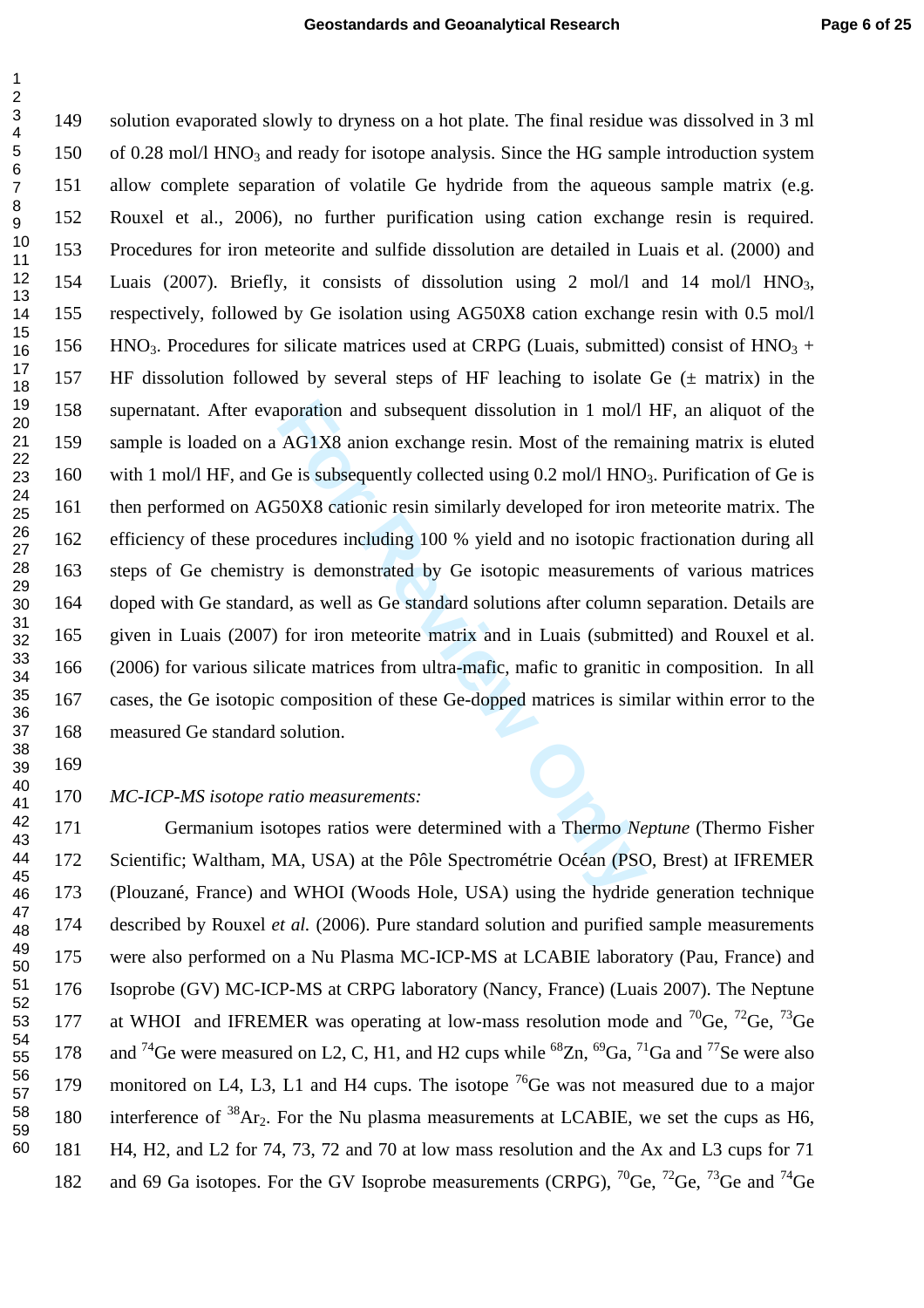$\mathbf{1}$  $\overline{2}$  $\overline{3}$  $\overline{\mathbf{4}}$ 5 6  $\overline{7}$ 8  $\boldsymbol{9}$ 

185 Several introduction systems were used and include: (1) a cyclonic spray chamber 186 (SiS) equipped with PTFE micro concentric nebuliser at 50 µl/min for WHOI, IFREMER and 187 CRPG (Luais 2007) while a Quartz micro concentric nebuliser at 100 µl/min was used for 188 LCABIE measurements; (2) continuous flow hydride generation systems, CETAC HGX-200 189 at WHOI and IFREMER (see Rouxel *et al.*, 2006 for instrument settings) and a custom-built 190 HG generator at the LCABIE.

*For al.* 2003, Luais 2007, Rouxel *et al.* 2006, Sieleting (referred to as SSB) technique that involves the eting (referred to as SSB) technique that involves on, before and after each unknown sample (Galy all normalizati 191 Instrumental mass bias was corrected using several techniques as described in 192 previous studies (Galy *et al.* 2003, Luais 2007, Rouxel *et al.* 2006, Siebert *et al.* 2006): (1) a 193 sample-standard bracketing (referred to as SSB) technique that involves the measurement of 194 the Ge standard solution, before and after each unknown sample (Galy *et al.* 2003, Rouxel *et*  195 *al.* 2006); (2) external normalization to Ga-isotopes (referred as Ga-Cor) (Galy *et al.* 2003, 196 Hirata 1997, Luais et al. 2000, Luais 2007, Siebert *et al.* 2006) and Cu-isotopes. (3) Double 197 spike (DS) correction (73/70) was performed as described by Siebert *et al.* (2006). The double 198 spike solution was mixed with the sample before chemical purification with a spike/natural 199 ratio of around 1 (g/g). Data reduction of Ge-isotope ratios was performed using a scheme 200 similar to Siebert *et al.* (2001). In some cases, we coupled the hydride generation system with 201 the regular cyclonic spray chamber using an extra inlet available on the spray chamber. This 202 approach allowed a direct comparison of instrumental mass bias induced by both techniques 203 and the calculation of hydride generation yield. It also permitted the use of Ga as an internal 204 standard to correct for instrumental mass bias during hydride generation. 17 18 19 20 21 22 23 24 25 26 27 28 29 30 31 32 33 34 35 36 37 38 39 40 41

206 Results and discussion

207

210

211

212

205

208 *Notation and data normalization* 

209 Germanium isotope composition can be reported using several possible notations, such as:

$$
\delta^x G e \left( \phi'_{oo} \right) = \left( \frac{\left( \frac{x}{\epsilon} G e \right)^{70} G e \right)_{sample}}{\left( \frac{x}{\epsilon} G e \right)^{70} G e \right)_{STD}} - 1 \right) \times 1000 \tag{1}
$$

56 57

58 59 60

213 Where  $x = 74$ , 73 or 72 and STD corresponds to the normalization to Ge-standard. 214 Currently, there is no consensus in the way to report Ge-isotope ratios. Siebert *et al.* (2006)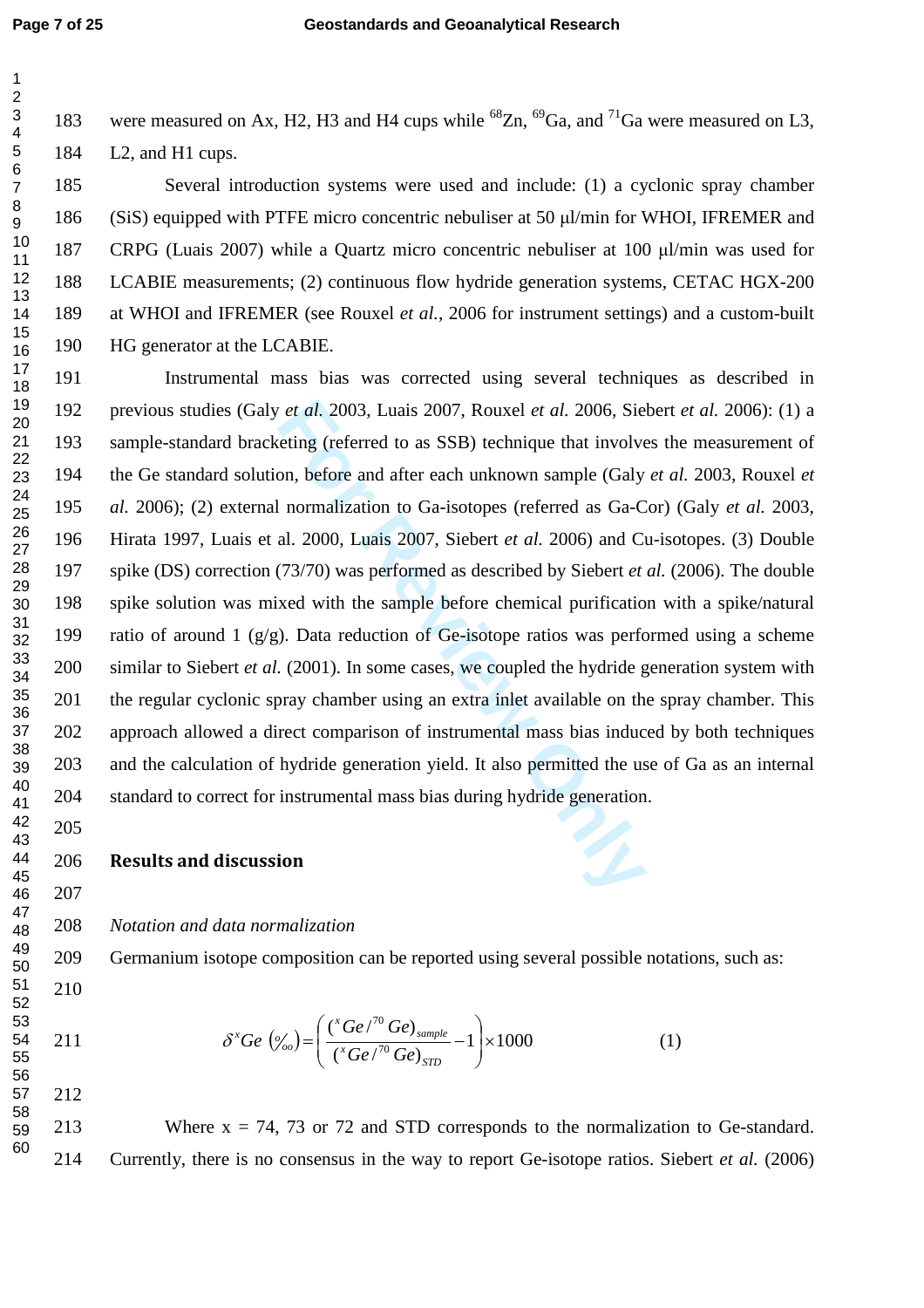215 reported  $\delta^{74/72}$ Ge due to the double spike correction using <sup>73</sup>Ge and <sup>70</sup>Ge spikes. Galy *et al.* 216 (2003) reported δGe per mass unit while Rouxel *et al.* (2006) and Luais (2003, 2007) reported 217  $\delta^{74/70}$ Ge (together with other 73/70 and 72/70 isotope ratios). Due to larger abundances and 218 minor isobaric interferences, the  $^{74}$ Ge/ $^{70}$ Ge ratio seems to be optimum for reporting Ge-219 isotopes. Throughout this study, we reported  $\delta^{74}$ Ge/ $\delta^{70}$ Ge values relative to SRM3120a which 220 is a concentration standard produced in large amount.

 $\overline{1}$  $\overline{2}$  $\overline{\mathbf{4}}$  $6\phantom{a}$  $\overline{7}$ 

# *Isobaric interferences and instrumental mass bias*

 ${}^{6}Ar^{36}Ar^{+}$  on  ${}^{72}Ge^{+}$ ,  ${}^{58}Ni^{16}O^{+}$  and  ${}^{38}Ar^{36}Ar^{+}$  on  ${}^{74}C$ <br>in the Neptune and Nu Plasma coupled to HG, t<br>nerally negligible except for  ${}^{76}Ge$ , as previously der observed a ubiquitous interference 223 Ge isotope measurements suffer from molecular interferences, such as  ${}^{35}Cl^{35}Cl^{+}$  on 224  ${}^{70}Ge^+$ ; <sup>40</sup>Ar<sup>16</sup>O<sub>2</sub><sup>+</sup> and <sup>36</sup>Ar<sup>36</sup>Ar<sup>+</sup> on <sup>+72</sup>Ge<sup>+</sup>, <sup>58</sup>Ni<sup>16</sup>O<sup>+</sup> and <sup>38</sup>Ar<sup>36</sup>Ar<sup>+</sup> on <sup>74</sup>Ge<sup>+</sup> and <sup>38</sup>Ar<sup>38</sup>Ar<sup>+</sup> and <sup>36</sup>Ar<sup>40</sup>Ar<sup>+</sup> on <sup>76</sup>Ge<sup>+</sup>. On the Neptune and Nu Plasma coupled to HG, those interferences are 226 minimized and are generally negligible except for <sup>76</sup>Ge, as previously discussed by Rouxel *et* 227 *al.* (2006). We however observed a ubiquitous interference on <sup>70</sup>Ge<sup>+</sup> during the early stage of 228 analytical development on the Neptune, probably from  ${}^{40}Ar^{14}N^{16}O$  due to the use of X-cones 229 which may induce a higher oxide-level. Therefore, we only used normal cones throughout this 230 study. On the GV Isoprobe, hydrogen addition in the hexapole collision cell was used to 231 remove Ar <sup>2</sup> interferences (Luais et al. 2000; Luais, 2007).

232 Ge-isotope measurements, and in particular double-spike correction, may suffer from 233 potential GeH<sup>+</sup> interference. Therefore, we evaluated the contribution of <sup>70</sup>GeH<sup>+</sup> on mass 71 234 by measuring  $({}^{71}Ga^+ + {}^{70}GeH^+)/{}^{69}Ga^+$  ratios. This approach permits us to evaluate the influence 235 of GeH<sup>+</sup> on the signal, which is around 0.001 ‰ and thus negligeable, in agreement with 236 Luais et al. (2000).

237 Isotopic measurements on all instruments were also corrected for Zn interferences on 238 mass 70 using <sup>68</sup>Zn, with a mass bias applied on  ${}^{70}Zn/{}^{68}Zn$  ratios (Luais, 2007).

239 As germane (GeH <sup>4</sup>) formation in the hydride generator may induce isotope 240 fractionation, we coupled the spray injection system with the HG to evaluate potential mass 241 bias. This analytical setup allowed a direct comparison of the Ge-isotope ratios of the 242 standard introduced using conventional spray chamber ("Standard") vs. hydride generation 243 ("Sample") (Figure 1). The SRM3120a Ge standard solution was adjusted to a concentration 244 of 250 ng/g for spray chamber injection and to 10 ng/g for hydride generation to reach similar 245 intensity for both introduction systems. The results suggest that the difference in mass bias 246 between the spray chamber and the HG system is about  $0.05 +/- 0.07$  ‰ (2s) per mass unit, 247 which suggest that, either Ge-hydride formation does not fractionate Ge-isotopes or that the 248 hydride formation yield is quantitative. Considering that the spray chamber system has an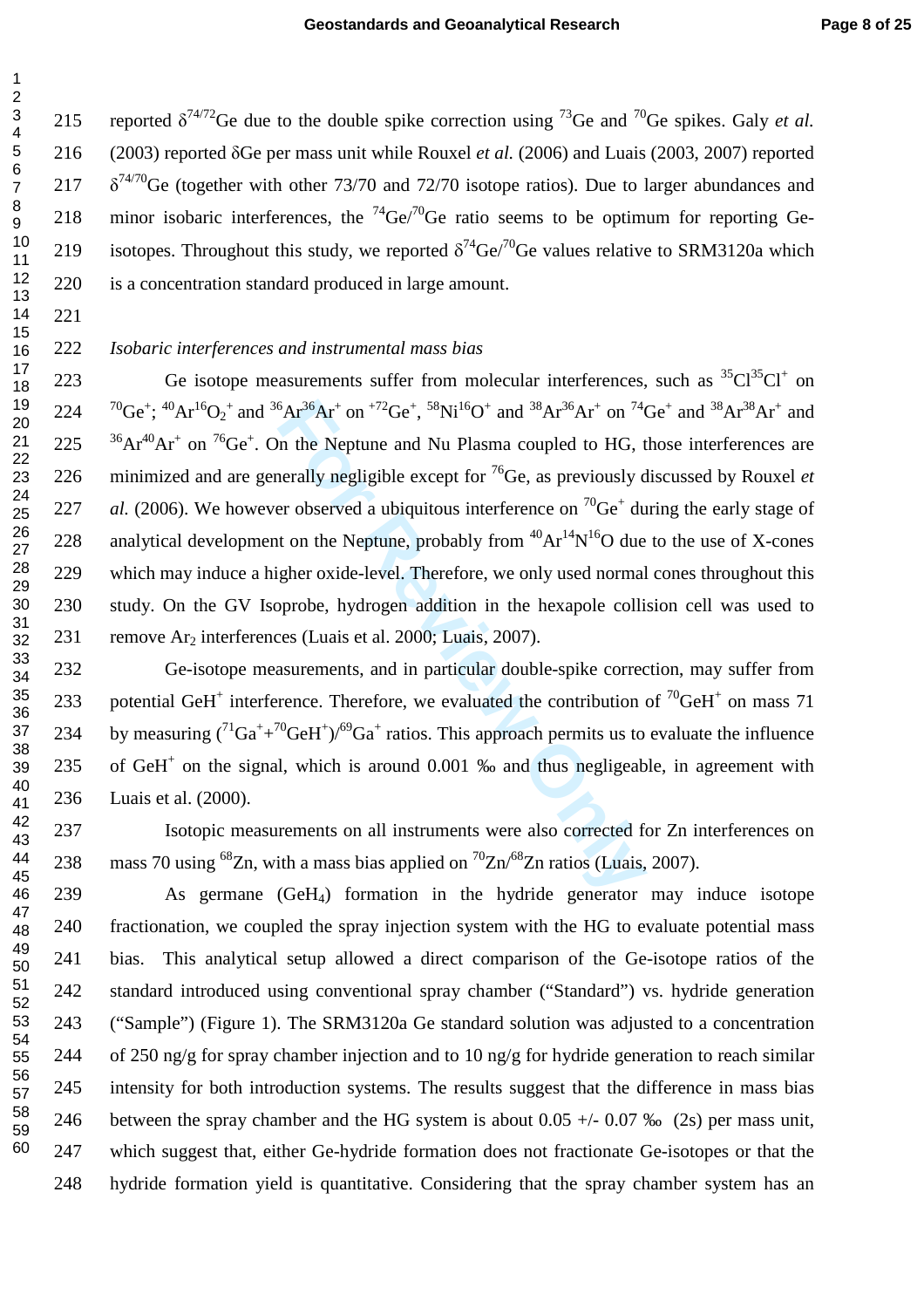249 efficiency of Ge transfer into the plasma torch of about 20 % (determined using the volume of solution taken vs. solution drained in waste), we can determine an overall sensitivity in 251 abundance of 0.85 pg/V. In comparison, we calculate that hydride generation has a sensitivity 252 of 0.91 pg/V which suggest that about 100% of germanic acid in solution is reduced to 253 germane species.

 

 $\mathbf{1}$  $\overline{2}$  $\overline{3}$  $\overline{\mathbf{4}}$  $\overline{7}$  $\boldsymbol{9}$ 

# *Assessment of standard and double-spike isotope composition*

tope ratio measurement since instrumental mass<br> *F.* Maréchal *et al.* 1999, Yang and Meija 2010, N.<br>
a or Cu can be appropriate elements for externa<br>
relative isotopic composition (in delta value)<br>
tion of identical mass 256 While Ga is traditionally used to control the mass bias for Ge analyses (Galy *et al.* 257 2003, Hirata 1997, Luais et al. 2000, Luais 2007,), we recognize that such approach may not 258 allow absolute Ge isotope ratio measurement since instrumental mass bias may be different 259 between elements (e.g. Maréchal *et al.* 1999, Yang and Meija 2010, Meija et al. 2009). We 260 however found that Ga or Cu can be appropriate elements for external mass bias correction 261 and determination of relative isotopic composition (in delta value) of Ge standards or 262 samples. The assumption of identical mass bias for analyte and standard however require 263 identical matrix composition and concentrations. In addition, external mass bias correction 264 yields identical results in delta values than standard-sample bracketing method or double 265 spike normalization, as presented in Tables 2 and 3 and discussed below.

266 The double-spike composition was defined relative to the NIST 3120a composition 267 obtained on the Neptune at PSO, Brest (Table 1) using conventional spray chamber 268 introduction system. In order to calibrate the Ge-isotope ratios of NIST 3120a, we used a 269 Gallium standard solution (Spex; Lot #12-98Ga) to correct for instrumental mass bias using <sup>69</sup>Ga<sup> $/1$ </sup>Ga ratio of 1.50676 (Machlan et al., 1986). This approach was also used to monitor 271 instrumental mass bias between analyses of pure standard and double spike. It is important to 272 note that both our double spike and NIST 3120a calibration reported in Table 1 may differ 273 from the *true* value but this potential bias does not affect the final isotope ratios when using 274 the delta notation. Although we didn't determine the optimum double spike composition or 275 spike/natural ratios using error propagation tests, Figure 2 shows that spike/natural ratio 276 between 0.8 to 3.5 yield consistent results with overall precision of 0.15 ‰ (2s). In practice, a 277 ratio between 1 to 2 was routinely used for isotope analysis. This optimal ratio is very similar 278 to the one used by Siebert et al (2006).

## *Intercomparison of Ge isotope compositions of Ge standard solutions*

281 The average compositions of NIST3120a and other standard solutions over multiple 282 analytical sessions for different instruments and measurement setups are reported in Table 2.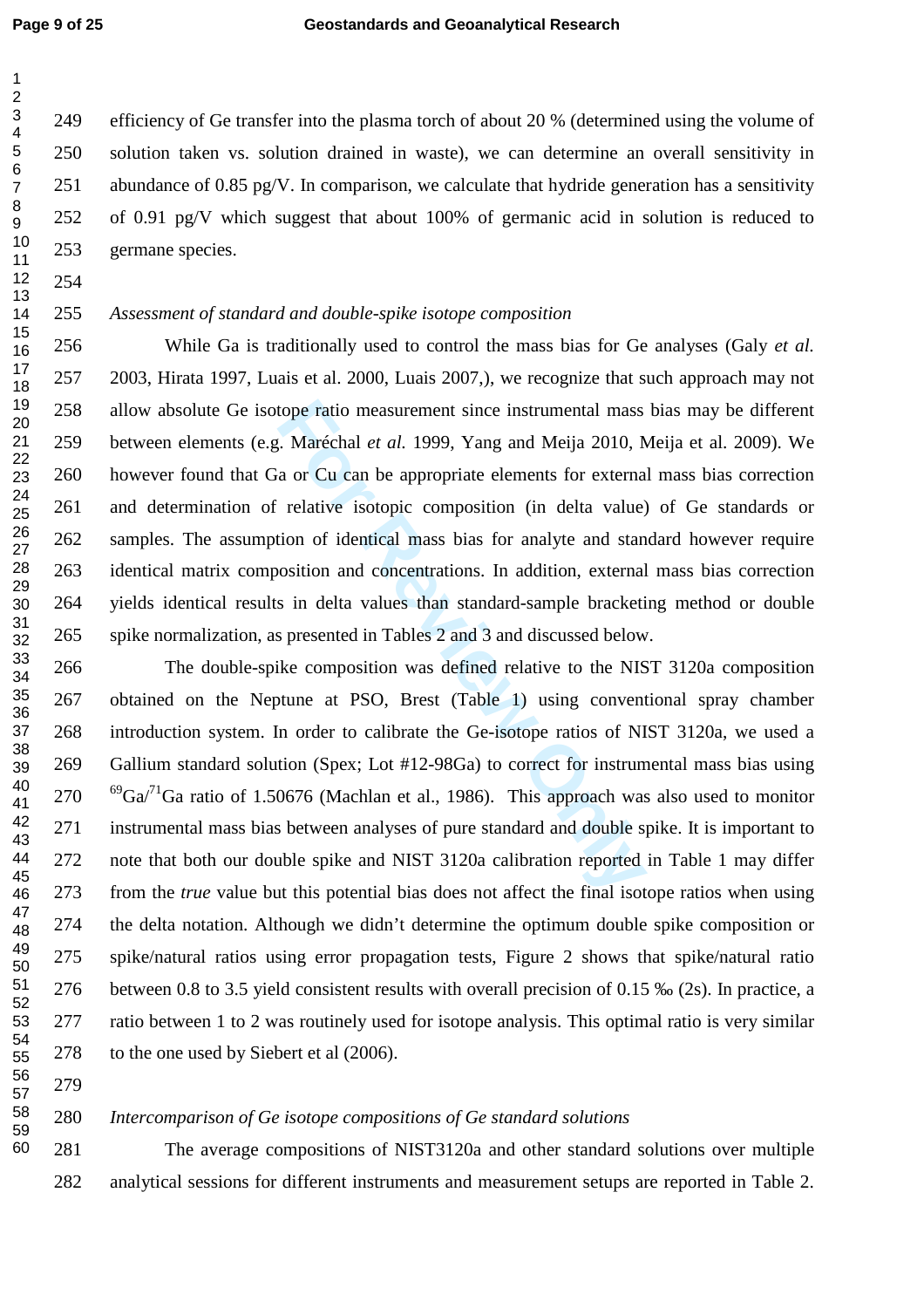*Aristar* and *Spex* solutions show an enrichment in the light isotope of approximately the same 284 proportion ( $\delta^{74/70}$ Ge = -0.64 +/- 0.18 ‰ (2s) and -0.71 +/- 0.20 ‰ (2s), respectively). *JMC* 285 standard also presents an enrichment in the light isotope although in smaller proportion, with 286 a  $\delta^{74/70}$ Ge value of -0.32 +/- 0.10 ‰ (2s). The *Aldrich* standard shows the lightest  $\delta^{74/70}$ Ge 287 values at -2.01 +/- 0.22 ‰ (2s). Several sample introduction systems were tested, using either 288 spray chamber (SiS) or hydride generation (HG) for different instruments (Neptune, Nu 289 plasma or Isoprobe) and no systematic differences were found. It is also important to note that 290 standard-sample bracketing, Ga normalization and double spike corrections yielded similar 291 results, both in terms of Ge isotope composition and analytical precision.

#### *G e isotope composition of geochemical RM and re-evaluation of the bulk silicate Earth value*

294 Selected geochemical RM, measured using double spike (this study), sample-standard 295 bracketing (Rouxel *et al.* 2006), and Ga normalization (Luais 2007) methods are reported in 296 Table 3. In addition, we report precise Ge concentrations determined by isotope dilution since 297 the double spike data reduction scheme offers the advantage to also calculate precisely the Ge 298 concentration of the samples.

*n* of geochemical RM and re-evaluation of the bul<br>emical RM, measured using double spike (this st<br>al. 2006), and Ga normalization (Luais 2007) m<br>ve report precise Ge concentrations determined by<br>eduction scheme offers th 299 Based on these data, the bulk silicate Earth value has been re-evaluated as  $\delta^{74/70}$ Ge = 300 0.56 ‰ versus NIST SRM3120a. This average is determined from igneous rocks (BHVO-2; 301 BIR-1; BCR-1) having limited variations ( $2s = 0.08\%$ ). Granitic rocks display significant 302 deviation from the bulk silicate Earth with G-2 (Rhode Island, USA) having a slightly lighter 303 composition at 0.40 +/- 0.04 ‰ (2s). Ultramafic rocks, although less concentrated in Ge, 304 present similar compositions as basaltic rocks. We note that NIST3120a is the standard whose 305 isotope composition is the closest to the BSE relative to the other standard solutions used 306 previously (Table 2). As discussed below, iron formation IF-G and marine sediment GL-O 307 yield heavier  $\delta^{74/70}$ Ge values at 1.03 +/- 0.10 ‰ (2s) and 2.44 +/- 0.14 ‰ (2s) respectively.

308 Although Ge concentrations have been widely reported in geochemical reference 309 materials (Govindaraju 1994), they are only rarely analyzed by isotope dilution and even 310 more rarely by MC-ICP-MS after chemical purification. In most cases, our new concentration 311 data in Table 3 are within 5% of previously reported data (e.g. BIR-1, BCR-1, G-2, DNC-1, 312 AN-G, IF-G) while differences may be up to 10-20% in some cases (e.g. GH, DTS-1, PCC-1, 313 GL-O). 

 

 $\overline{1}$  $\overline{2}$  $\overline{\mathbf{4}}$  $\overline{7}$  $\boldsymbol{9}$ 

#### *Ge isotope composition of meteorites, sediments and sulfide deposits*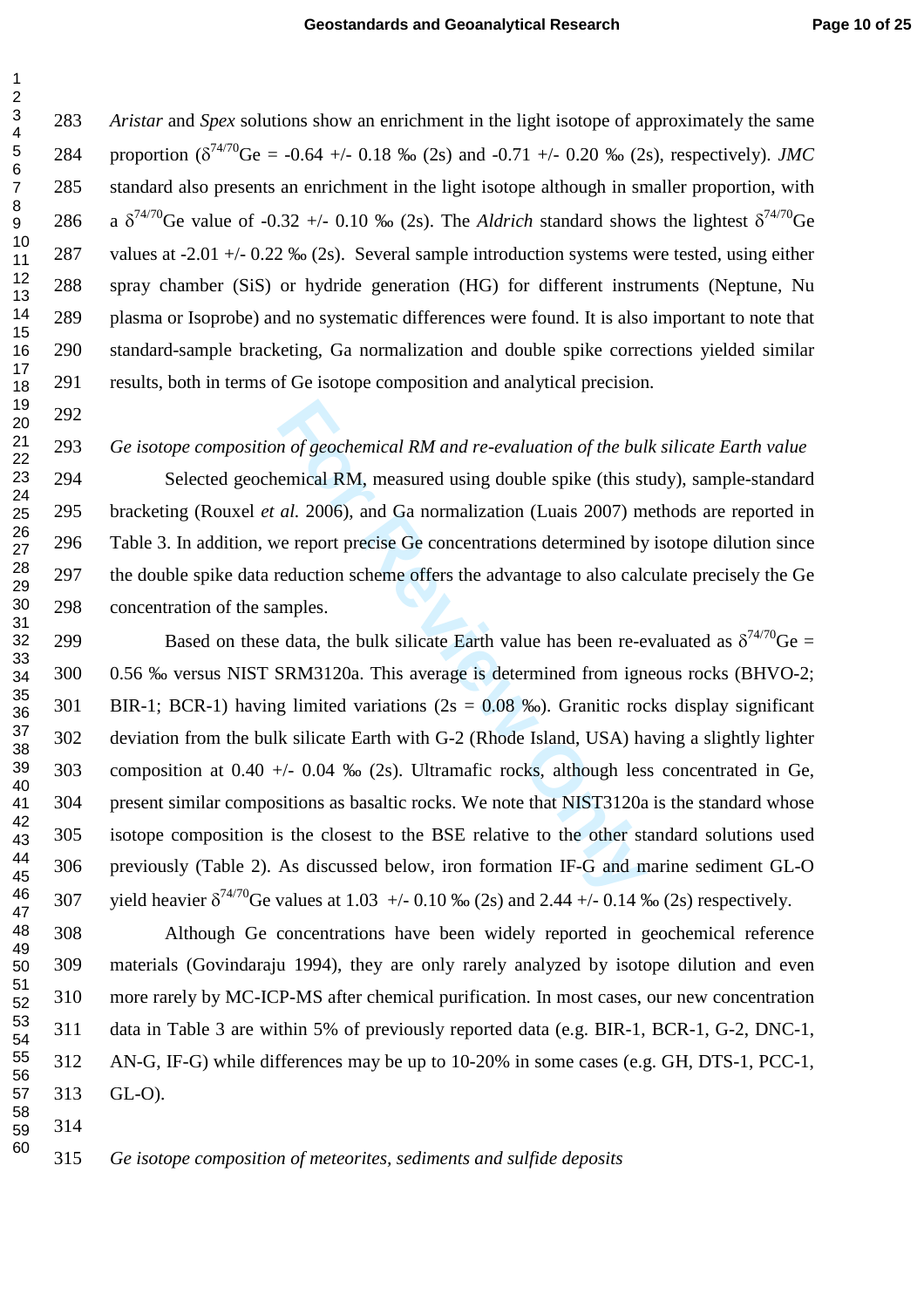5

 $\overline{7}$ 

 $\mathbf{1}$  $\overline{2}$ 

3 316 As shown in **Figure 3**, the absolute range of  $\delta^{74/70}$  Ge values in rocks and minerals is  $\overline{\mathbf{4}}$ 317 about 8.05‰ which is comparable or even larger than most non traditional stable isotope 6 318 systems (e.g. Anbar and Rouxel 2007). The strong heavy isotope depletion in sulfides 8 319 contrasts strongly with the generally positive Ge isotope values found in many modern and  $\boldsymbol{9}$ 10 320 ancient marine sediments (e.g. banded iron formations, glauconite). 11

1 and co-precipitated with silica, either biotical<br>In both deposit types, Ge is enriched relative v<br>x 10<sup>-6</sup> and 2.7 x10<sup>-5</sup> mol/mol for Glauconite<br>ly *et al.* (2002) and Li and Liu (2010) suggested<br>nriched in light isoto 321 Glauconite (GLO) and Iron Formation (IF-G) are two iron-rich rocks where redox 322 conditions were important in their formation. Glauconite is a secondary clay mineral which is 323 formed in marine sediments during the reduction of Fe(III) to Fe(II), while Archean Iron 324 Formation is believed to have formed in globally anoxic oceans where hydrothermal Fe(II) 325 was partially oxidized and co-precipitated with silica, either biotically or abiotically (e.g. 326 Bekker et al., 2010). In both deposit types, Ge is enriched relative to crustal values with  $Ge/Si$  ratios of 6.44 x  $10^{-6}$  and 2.7 x10<sup>-5</sup> mol/mol for Glauconite and Iron formation, 328 respectively. Since Galy *et al.* (2002) and Li and Liu (2010) suggested that Ge adsorbed onto 329 iron oxyhydroxide is enriched in light isotopes, the positive  $\delta^{74/70}$ Ge values for GLO and IF-G 330 is best explained by the heavy isotope composition of their Ge sources. In this case, the 331 slightly lighter values for IF-G may potentially result from the contribution of hydrothermal 332 Ge to Archean oceans (Hamade *et al.* 2003). Further studies are however required to address 333 this issue. 12 13 14 15 16 17 18 19 20 21 22 23 24 25 26 27 28 29 30 31 32 33 34

334 Deep sea sponges of the NE Pacific (Rouxel *et al.* 2006) show an average isotope 335 composition at around 2.47 ‰. The relatively high  $\delta^{74/70}$ Ge values obtained for different 336 species at different depths also suggest that sponges likely record the Ge isotope composition 337 of seawater. This value is a lower bound of the Ge isotopic composition of modern seawater 338 because, if sponges fractionate Ge isotopes, they likely discriminate against heavy isotopes as 339 already observed for Si isotopes. More recently, Mantoura (2006) reported  $\delta^{74/70}$ Ge values for 340 cleaned diatom opal from Holocene sediments at around 3.3 ‰. Those results, together with 341 the lack of Ge isotope fractionation observed during Ge uptake by cultured diatoms 342 (Mantoura, 2006), further confirm that seawater is enriched in the heavy Ge isotopes, 343 probably close to 3 ‰. 35 36 37 38 39 40 41 42 43 44 45 46 47 48 49 50 51 52

344 Two independent Ge isotope analyses of the non-magmatic iron meteorite Odessa are 345 reported in Table 4 and are in perfect agreement. Also is reported the recalculated Ge isotopic 346 composition of the magmatic iron meteorite Braunau (IIA). It is worthwhile to note that the 347 Ge isotope composition of various types of iron meteorites (magmatic and non-magmatic 348 irons) deviate from BSE in contrast to other heavy stable isotope systems (such as Cu, Zn, Fe; 53 54 55 56 57 58 59 60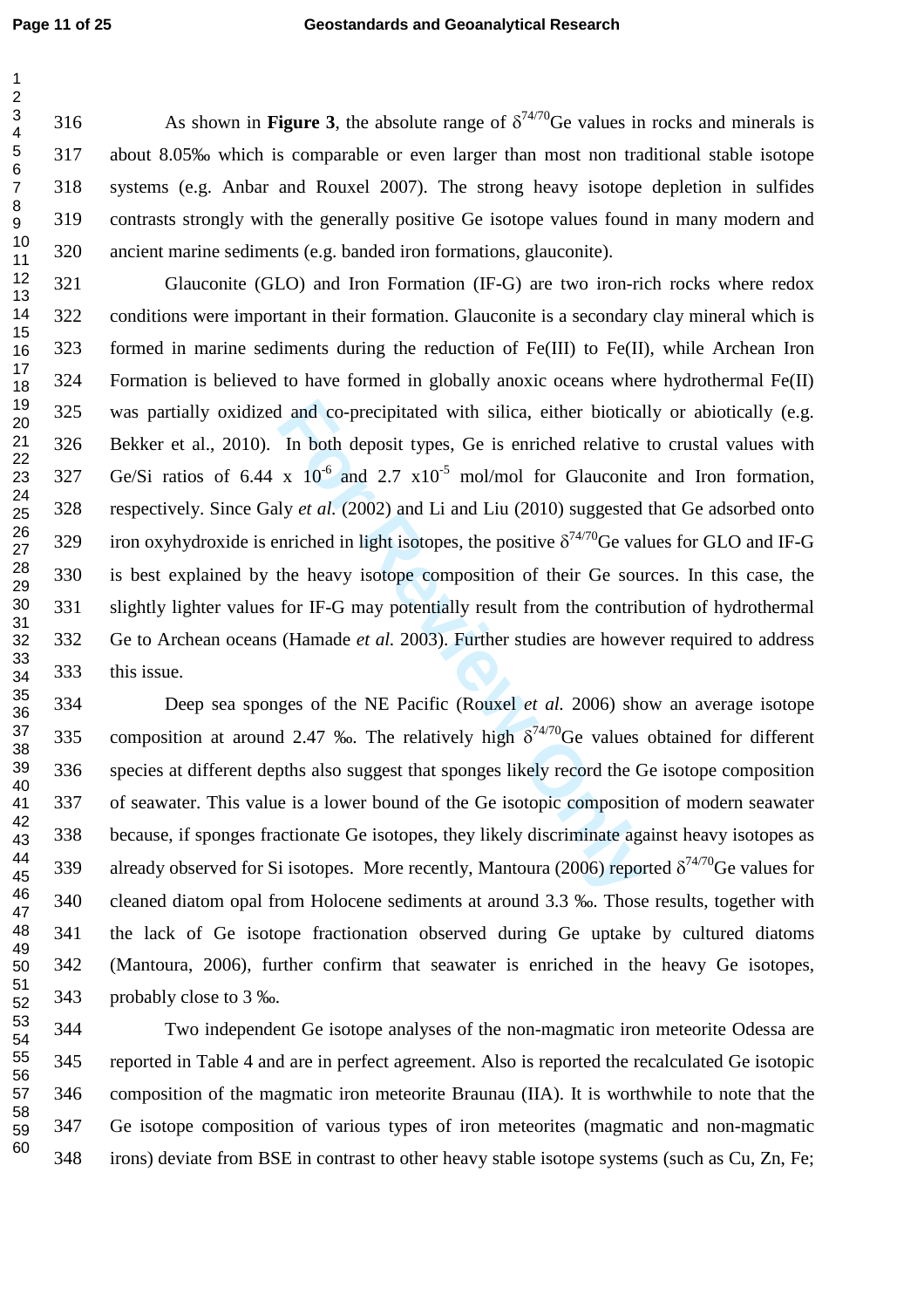349 Moynier *et al.* 2007), confirming the complexity of metal-silicate segregation and the 350 importance of volatilization/alteration effects (Luais, 2007).

ield variable  $\delta^{74}$ Ge values around  $1.9 \pm 0.5$  ‰<br>the recent study by Li *et al.* (2009) estimating eque system suggested a very large fractionation tov<br>Ge-bearing sulfides relative to 4-coordinated G<br>z). Therefore, th 351 Both sphalerite from ancient Pb-Zn ore deposits (Blakeman *et al.* 2002) and seafloor 352 hydrothermal deposits at Lucky Strike (Rouxel *et al.* 2004) have been analyzed and an 353 average  $\delta^{74}$ Ge value of -3.53  $\pm$  0.51‰ has been obtained (Table 4). Sphalerite from the single 354 ZnS ore deposit of St Salvy mine (France), precipitated from hydrothermal fluids related to 355 plutonic intrusion, also exhibit negative values with a range of -1 to -2 ‰ (Luais, 2007). 356 These results are interesting because Ge isotopes in sulfides are completely shifted toward 357 negative values by ~4 ‰ relative to BSE. In contrast, preliminary Ge isotope analysis from 358 hydrothermal fluids yield variable  $\delta^{74}$ Ge values around 1.9  $\pm$  0.5 ‰ (Escoube *et al.* 2008, 359 Rouxel *et al.* 2008). The recent study by Li *et al.* (2009) estimating equilibrium fractionation 360 factors in the Ge isotope system suggested a very large fractionation toward lighter values (up 361 to 10 ‰ at 25 °C) in Ge-bearing sulfides relative to 4-coordinated Ge–O compounds (e.g. Ge(OH)<sub>4</sub>(aq) or quartz). Therefore, the large difference between sulfides and BSE is best 363 explained by a strong isotopic fractionation (may be up to 4.5 ‰) during sulfide precipitation 364 in hydrothermal systems.

#### **Conclusion**

 $\overline{1}$  $\overline{2}$  $\overline{3}$  $\overline{\mathbf{4}}$  $\overline{7}$  $\boldsymbol{9}$ 

 This study permits an intercomparison of germanium isotope measurement techniques 368 as well as a calibration of several geological reference materials and mono-elemental standard 369 solutions used in previous studies. Different methodologies were used during this study: (1) 370 introduction by on-line hydride generation and spray chamber, and (2) mass bias correction 371 by sample-standard bracketing, external mass bias correction using Ga or Cu isotopes and 372 double spike normalization. Even if all methods yield consistent isotope composition with 373 similar precisions (2s~0.15‰), the double spike correction offers the advantage of providing 374 high-precision Ge concentrations and correcting for potential Ge isotope fractionation during 375 sample dissolution and purification.

376 Using igneous and mantle-derived rocks, the Bulk Silicate Earth (BSE) was re-377 evaluated to 0.59 +/- 0.18 ‰ (2s) relative to NIST3120a. In comparison, Iron meteorites 378 exhibit more positive values of  $\delta^{74/70}$ Ge up to +1.5 ‰. We report an overall  $\delta^{74/70}$ Ge variation 379 in terrestrial rocks and minerals of about 8 ‰. This range is comparable or even larger than 380 most non-traditional stable isotope systems (e.g., Fe). This large range of compositions is 381 mainly due to the extreme value (down to -4.3 ‰) for sulfide samples originating from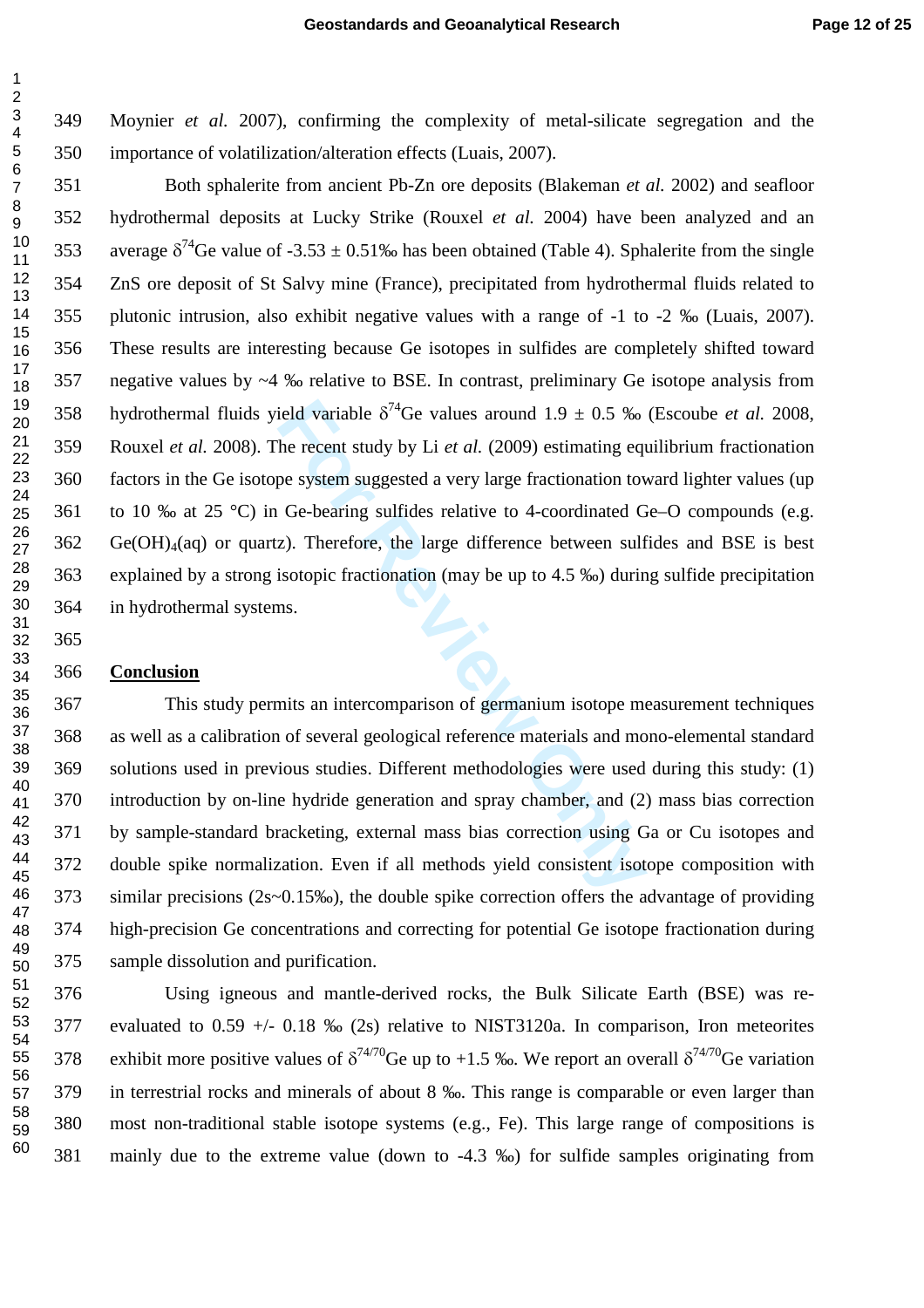$\mathbf{1}$ 

  382 hydrothermal environments, consistent with theoretical calculations (Li *et al.* 2009). This 383 strong isotope depletion in sulfides contrasts drastically with the generally positive Ge isotope 384 values found in many modern and ancient marine sediments (e.g. banded iron formations, 385 glauconite). Large variation in germanium stable isotopes and their reproducible measurement 386 provides new perspectives on the use of Ge as a novel geochemical tracer, in particular for 387 tracing planetary and oceanic processes.

### **Acknowledgements**

**PL. ENGLES**  This study was supported by the Woods Hole Oceanographic Institution, Europole 392 Mer, UEB, UBO, IFREMER and CRPG Nancy (INSU-PNP). Lary Ball (WHOI), Jurek 393 Blustajn (WHOI), Maureen Auro (WHOI), Yoan Germain (IFREMER), Sylvain Bérail 394 (LCABIE) and Delphine Yeghicheyan (SARM-CRPG-Nancy) are thanked for their technical 395 support. We thank Stefan Lalonde, Thomas Meisel and two anonymous reviewers for helpful 396 comments on the manuscript. Adrian Boyce and Yves Fouquet are thanked for providing 397 sulfide samples.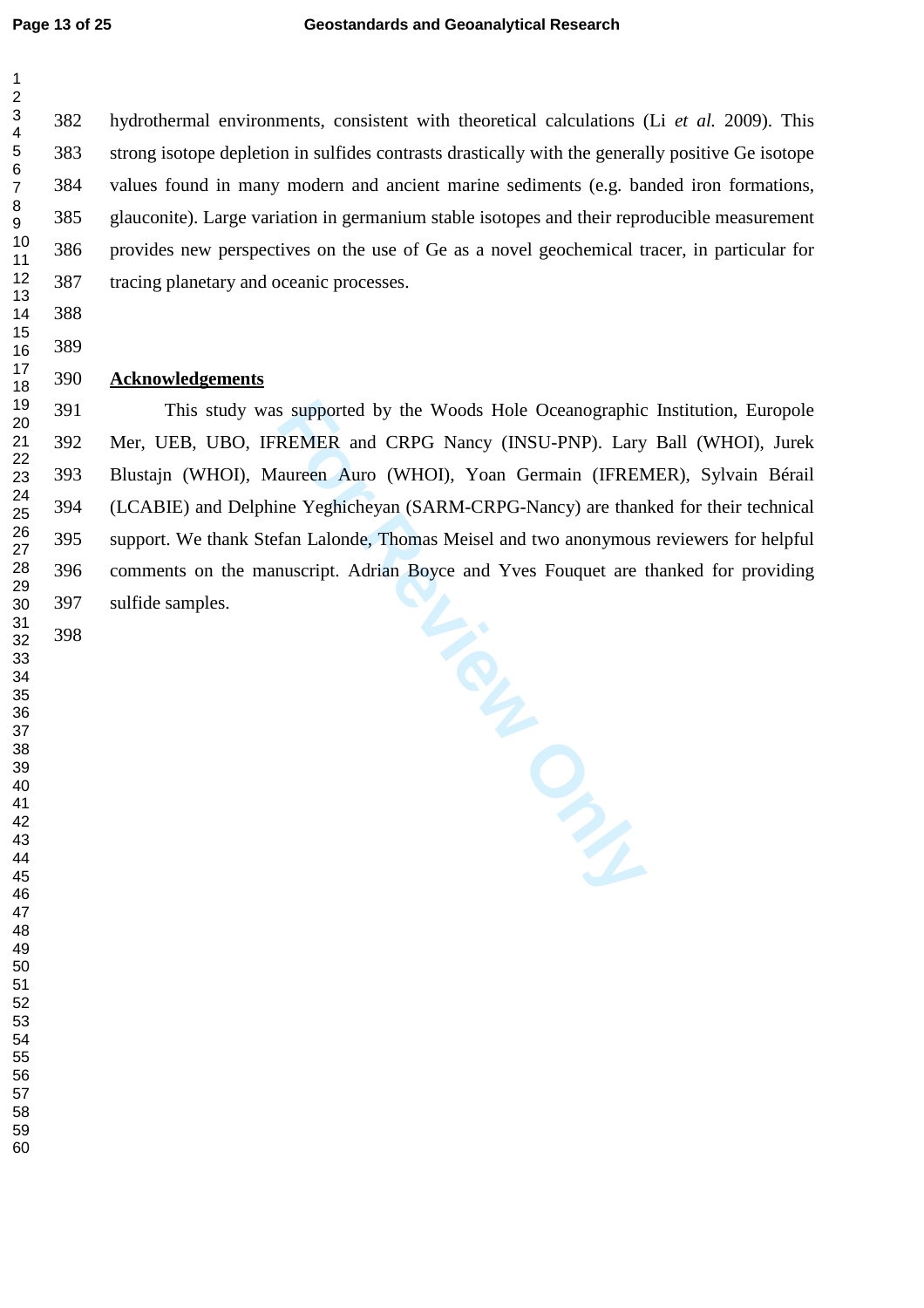# **Figure Captions**

 $\overline{1}$  $\overline{2}$  $\overline{3}$  $\overline{\mathbf{4}}$  $\,6$  $\overline{7}$ 

401 Figure 1: (A) Comparison between hydride generation (HG) and spray chamber (SiS) 402 methods for Ge isotope analysis. A NIST3120a solution was alternatively introduced though 403 the HG (square), considered as an "unknown sample" at a concentration of 10 ng/g, and 404 through the SiS (Diamond), used as "bracketing standard" at a concentration of 250 ng/g. The 405 concentrations were adjusted to obtain the same voltage (graph A). (B) Ge isotope 406 composition (in delta values) of the NIST3120a standard determined by HG and normalized 407 to SiS values.

409 Figure 2: Ge isotope composition of NIST3120a and Aldrich standards determined using a 410 double spike method with different Spike/Sample ratios. While the addition of spike in 411 proportions of 0.6-4 relative to sample yielded approximately stable  $\delta^{74}$ Ge values, analyses 412 are best performed with Spike/Sample ratios between 1 and 2.

414 Figure 3: Compilation of Ge isotope composition ( $\delta^{74/70}$ Ge) of geological reference materials 415 and natural samples versus NIST3120a; (a) Luais, 2007; (b) Rouxel et al., 2006; (c) this 416 study; (d) Mantoura (2006).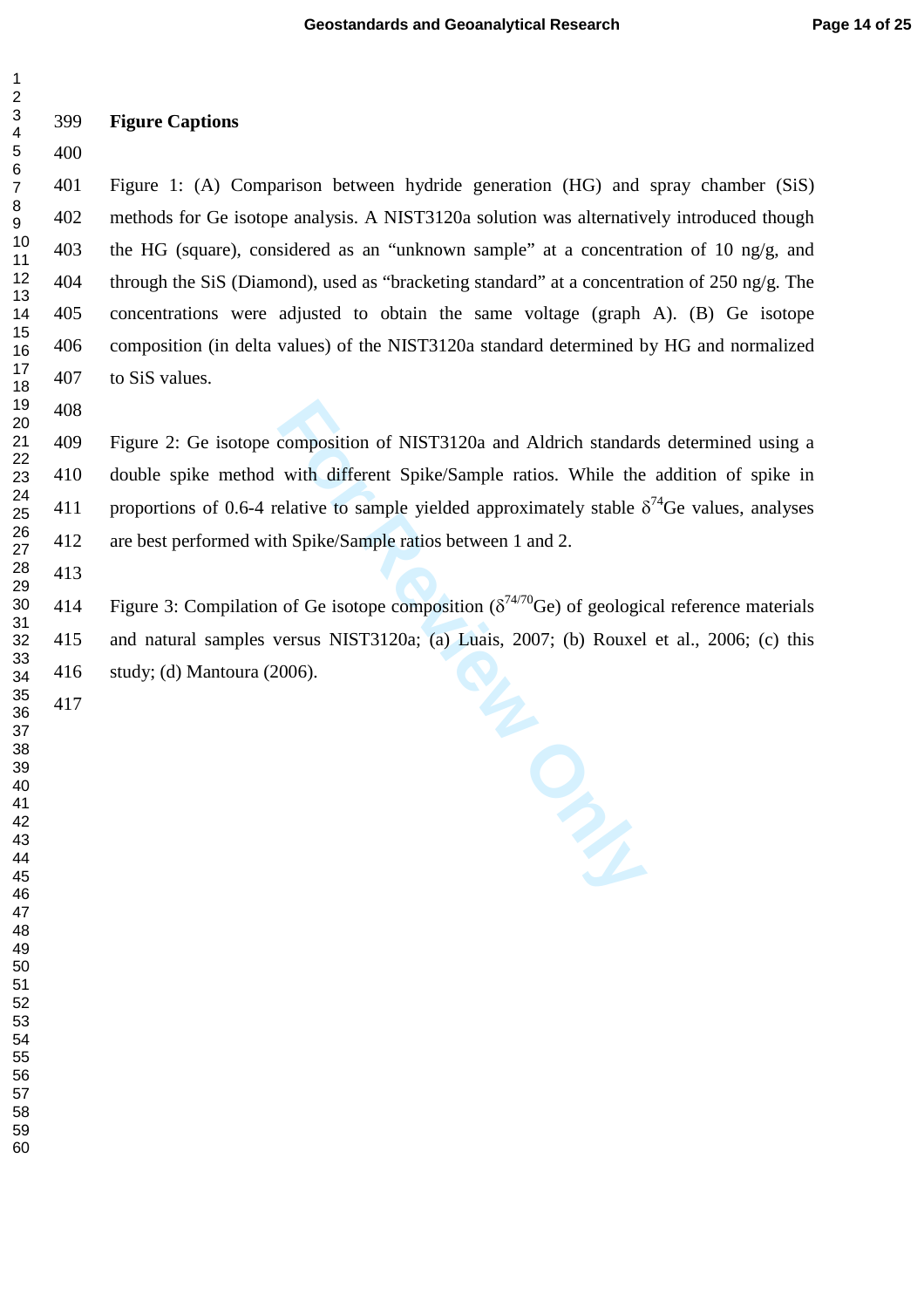| $\mathbf{1}$                                                                                                                                                                                                   |     |                                                                                               |
|----------------------------------------------------------------------------------------------------------------------------------------------------------------------------------------------------------------|-----|-----------------------------------------------------------------------------------------------|
| $\overline{c}$<br>3<br>$\overline{\mathbf{4}}$                                                                                                                                                                 | 418 | <b>Table Captions</b>                                                                         |
| $\overline{5}$                                                                                                                                                                                                 | 419 |                                                                                               |
| $\,6$<br>$\boldsymbol{7}$                                                                                                                                                                                      | 420 | Table 1: Ge isotope compositions of NIST3120a standard and Ge70-73 double spike               |
| 8<br>$\boldsymbol{9}$                                                                                                                                                                                          | 421 | determined on the Neptune MC-ICP-MS after internal normalisation to Ga for instrumental       |
| 10<br>11                                                                                                                                                                                                       | 422 | mass bias correction                                                                          |
| 12                                                                                                                                                                                                             | 423 |                                                                                               |
| 13<br>14                                                                                                                                                                                                       | 424 | Table 2: Intercalibration of Ge isotope composition of standard solutions against NIST 3120a. |
| 15<br>16                                                                                                                                                                                                       | 425 |                                                                                               |
| 17<br>18                                                                                                                                                                                                       | 426 | Table 3: Intercomparison study of Ge isotope compositions of geochemical RM versus NIST       |
| 19<br>20                                                                                                                                                                                                       | 427 | 3120a.                                                                                        |
| 21                                                                                                                                                                                                             | 428 |                                                                                               |
| 22<br>23<br>24                                                                                                                                                                                                 | 429 | Table 4: Ge isotope compositions of sulfides and iron meteorites.                             |
| 26<br>27<br>28<br>29<br>30<br>31<br>32<br>33<br>34<br>35<br>36<br>37<br>38<br>39<br>40<br>41<br>42<br>43<br>44<br>45<br>46<br>47<br>48<br>49<br>50<br>51<br>52<br>53<br>54<br>55<br>56<br>57<br>58<br>59<br>60 |     | Participation<br>m                                                                            |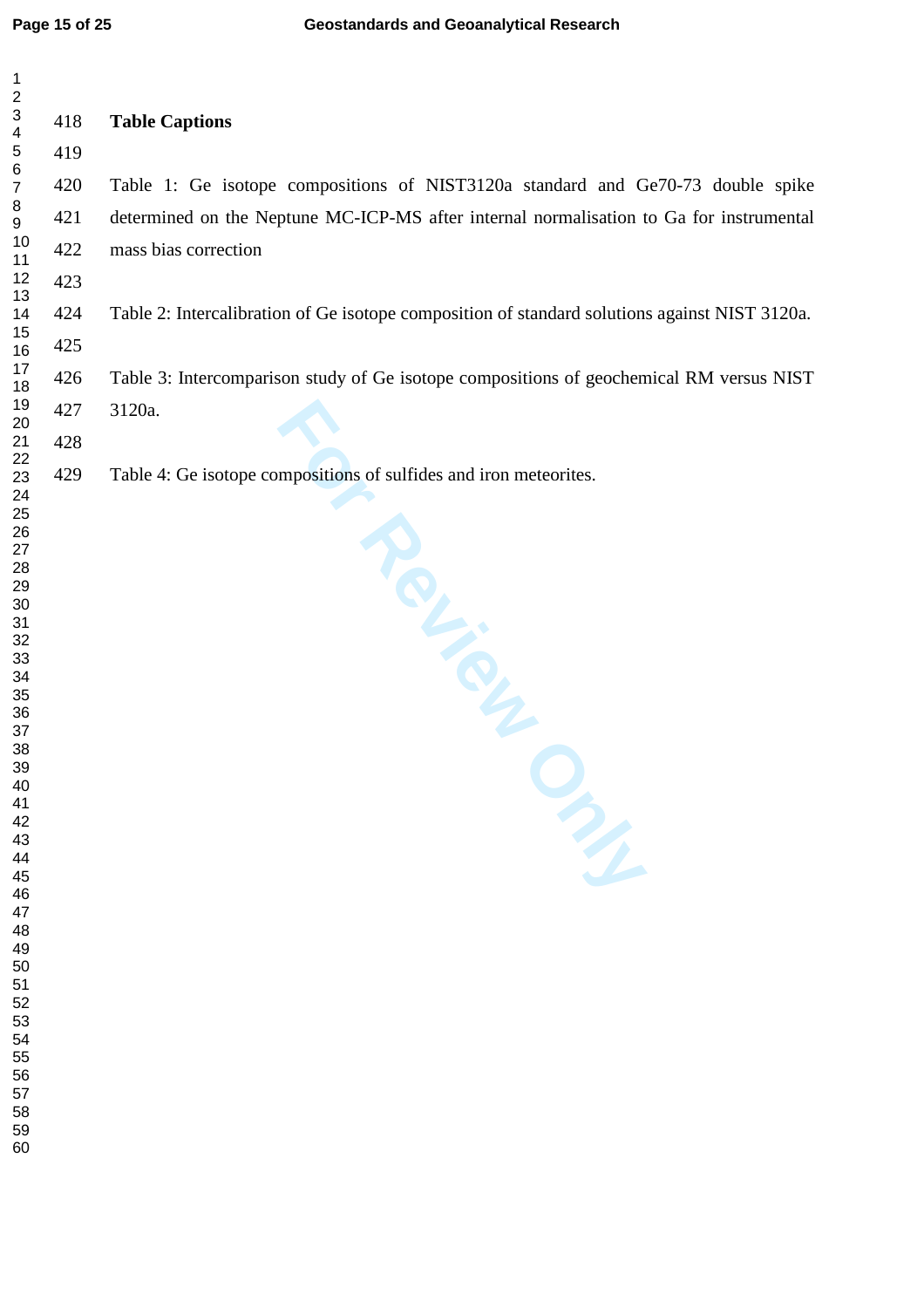$\overline{1}$ 

| 1        |            |                                                                                                                                        |
|----------|------------|----------------------------------------------------------------------------------------------------------------------------------------|
| 23456789 |            |                                                                                                                                        |
|          | 430        | References.                                                                                                                            |
|          | 431        |                                                                                                                                        |
|          | 432        | Anbar A.D. and Rouxel O. (2007)                                                                                                        |
|          | 433        | Metal stable isotopes in paleoceanography. Annual Review of Earth and Planetary                                                        |
|          | 434        | Sciences, 717-746.                                                                                                                     |
| 10       | 435        |                                                                                                                                        |
| 11       | 436        | Blakeman R.J., Ashton J.H., Boyce A.J., Fallick A.E. and Russell M.J. (2002)                                                           |
| 12       | 437        | Timing of interplay between hydrothermal and surface fluids in the Navan $Zn + Pb$ ore body,                                           |
| 13       | 438        | Ireland: Evidence from metal distribution trends, mineral textures, and d34S analyses                                                  |
| 14       | 439        | Economic Geology, 97, 73-91.                                                                                                           |
| 15       | 440        |                                                                                                                                        |
| 16<br>17 | 441        | Chang T.-L., Li W.-J., Qiao G.-S., Qian Q.-Y. and Chu Z.-Y. (1999)                                                                     |
| 18       | 442        | Absolute isotopic composition and atomic weight of germanium International Journal of                                                  |
| 19       | 443        | <b>Mass Spectrometry, 189, 205-211.</b>                                                                                                |
| 20       | 444        |                                                                                                                                        |
| 21       | 445        |                                                                                                                                        |
| 22<br>23 | 446        | Escoube R., Rouxel O. and Donard O.F.X. (2008)<br>Measurement of Germanium isotope composition in marine samples by hydride generation |
| 24       | 447        | coupled to MC-ICP-MS. Geophysical Research, 10, abstract EGU2008-A-12035.                                                              |
| 25       | 448        |                                                                                                                                        |
| 26       | 449        |                                                                                                                                        |
| 27       |            | Galy A., Pokrovsky O.S. and Shott J. (2002)                                                                                            |
| 28       | 450<br>451 | Ge-isotope fractionation during its sorption on goethite: an experimental study Geochemica<br>et Cosmochimica Acta, 66, A259.          |
| 29<br>30 | 452        |                                                                                                                                        |
| 31       | 453        |                                                                                                                                        |
| 32       | 454        | Galy A., Pomiès C., Day J.A., Pokrovsky O.S. and Schott J. (2003)                                                                      |
| 33       |            | High precision measurement of germanium isotope ratio variations by multiple collector-                                                |
| 34       | 455<br>456 | inductively coupled plasma mass spectrometry Journal of Analytical Atomic Spectrometry,<br>18, 115-119.                                |
| 35<br>36 | 457        |                                                                                                                                        |
| 37       | 458        | Govindaraju K. (1994)                                                                                                                  |
| 38       | 459        | compilation of working values and sample description for 383 geostandards Geostandards                                                 |
| 39       | 460        | Newslett., 18, 1-158.                                                                                                                  |
| 40       | 461        |                                                                                                                                        |
| 41<br>42 | 462        | Green M.D., Rosman K.J.R. and De Laeter J.R. (1986)                                                                                    |
| 43       | 463        | The isotopic composition of germanium in terrestrial samples International Journal of Mass                                             |
| 44       | 464        | Spectrometry and Ion Processes, 68, 15-24.                                                                                             |
| 45       | 465        |                                                                                                                                        |
| 46       | 466        | Hamade T., Konhauser K.O., Raiswell R., Goldsmith S. and Morris R.C. (2003)                                                            |
| 47       | 467        | Using Ge/Si ratios to decouple iron and silica fluxes in Precambrian banded iron formations                                            |
| 48<br>49 | 468        | Geology, 31, 35-38.                                                                                                                    |
| 50       | 469        |                                                                                                                                        |
| 51       | 470        | <b>Hirata T. (1997)</b>                                                                                                                |
| 52       | 471        | Isotopic variations of germanium in iron and stony iron meteorites Geochimica et                                                       |
| 53       | 472        | Cosmochimica Acta, 61, 4439-4448.                                                                                                      |
| 54<br>55 | 473        |                                                                                                                                        |
| 56       | 474        | Li X., Zhao H., Tang M. and Liu Y. $(2009)$                                                                                            |
| 57       | 475        | Theoretical prediction for several important equilibrium Ge isotope fractionation factors and                                          |
| 58       | 476        | geological implications Earth and Planetary Science Letters, 287, 1-11.                                                                |
| 59       | 477        |                                                                                                                                        |
| 60       | 478        | Li X.F. and Liu Y. $(2010)$                                                                                                            |
|          |            |                                                                                                                                        |
|          |            |                                                                                                                                        |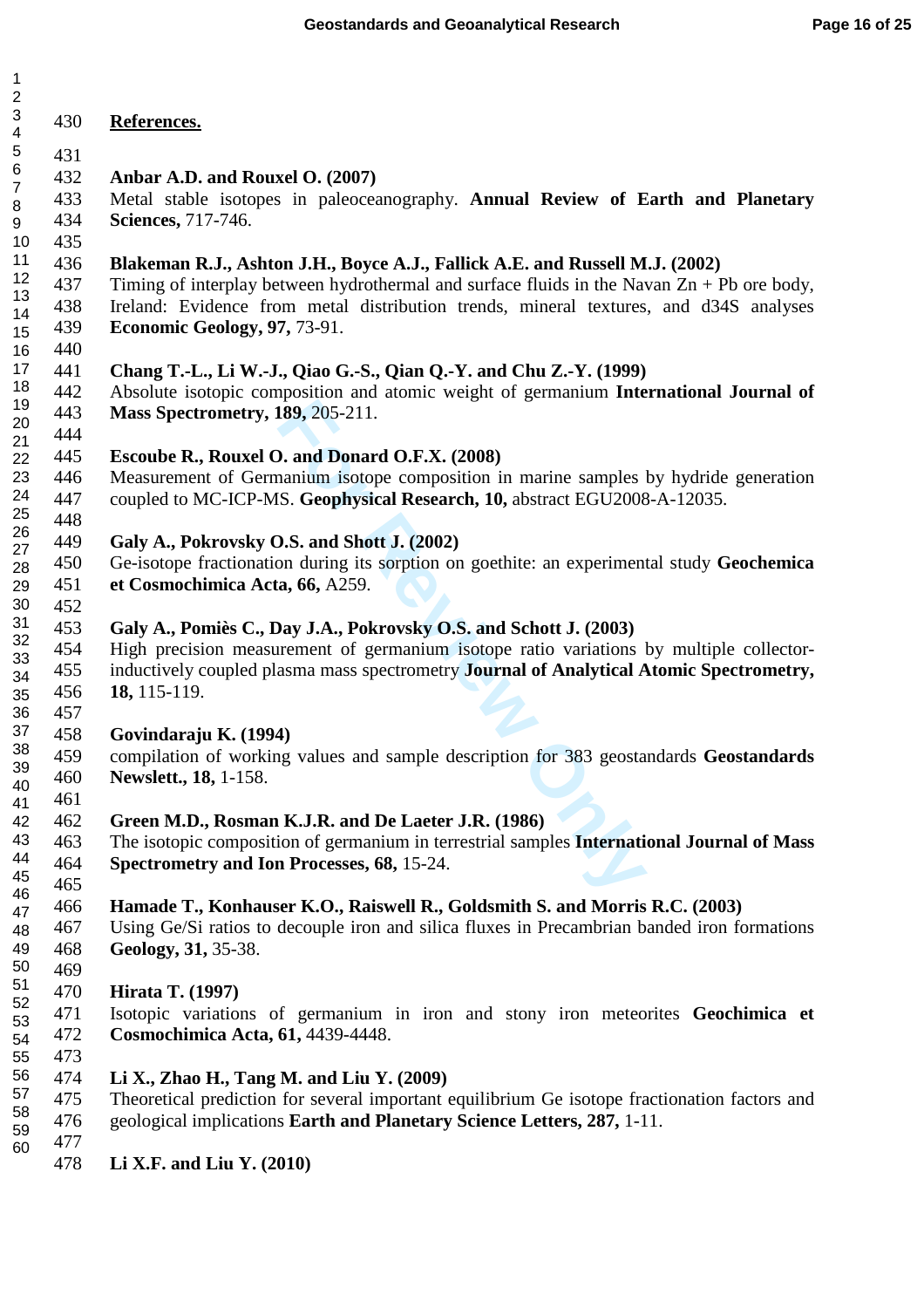| $\mathbf{1}$<br>$\sqrt{2}$<br>$\ensuremath{\mathsf{3}}$<br>$\overline{\mathbf{4}}$<br>5 | 479<br>480<br>481               | First-principles study of Ge isotope fractionation during adsorption onto Fe(III)-<br>oxyhydroxides surfaces Chemical Geology, 278, 15-22.                                                                                                                     |
|-----------------------------------------------------------------------------------------|---------------------------------|----------------------------------------------------------------------------------------------------------------------------------------------------------------------------------------------------------------------------------------------------------------|
| $\,6$<br>$\overline{7}$<br>$\,8\,$<br>9<br>10                                           | 482<br>483<br>484               | Luais B. (2007)<br>Isotopic fractionation of germanium in iron meteorites: Significance for nebular condensation,<br>core formation and impact processes Earth and Planetary Science Letters, 262, 21-36.                                                      |
| 11<br>12<br>13<br>14<br>15<br>16                                                        | 485<br>486<br>487<br>488<br>489 | Luais B., Framboisier X., Carignan J., and Ludden J. (2000) Analytical development of<br>Ge isotopic analyses using multi-collection plasma source mass spectrometry: Isoprobe MC-<br>Hex-ICP-MS (Micromass). Geoanalysis 2000, Pont-à-Mousson, France, 45-46. |
| 17<br>18<br>19<br>20                                                                    | 490<br>491<br>492<br>493        | Luais B. (2003). Germanium isotope systematics in Meteorites. Meteorit. Planet. Sci., 38,<br>A31.                                                                                                                                                              |
| 21<br>22<br>23<br>24                                                                    | 494<br>495<br>496<br>497        | Luais B., Toplis M.J., Tissandier L., Roskosz M. (2009)<br>Metal-silicate segregation and fractionation of Ge isotopes : comparison with experimental<br>data and meteorites, Meteorit. Planet. Sci. 44, 7, A124.                                              |
| 25<br>26<br>27<br>28<br>29                                                              | 498<br>499<br>500<br>501        | Machlan, L.A., Gramlich, J.W., Powell, L.J., Lambert, G.M. (1986)<br>Absolute isotope abundance ratio and atomic weight of a reference sample of Gallium. J. Res.<br>Natl. Bur. Stand. 91, 323-331.                                                            |
| 30<br>31<br>32<br>33<br>34                                                              | 502<br>503<br>504<br>505        | Mantoura S. (2006)<br>Development and Application of Opal Based Paleoceanographic Proxies. PhD Thesis,<br>University of Cambridge, 204 p.                                                                                                                      |
| 35<br>36<br>37<br>38<br>39                                                              | 506<br>507<br>508<br>509        | Maréchal C.N., Télouk P. and Albarède F. (1999)<br>Precise analysis of copper and zinc isotopic compositions by plasma-source mass<br>spectrometry Chemical Geology, 156, 251-273.                                                                             |
| 40<br>41<br>42<br>43<br>44                                                              | 510<br>511<br>512<br>513<br>514 | Meija J., Yang L., Sturgeon R., Mester Z. (2009)<br>Mass Bias Fractionation Laws for Multi-Collector ICPMS: Assumptions and Their<br>Experimental Verification. Analytical Chemistry, 81, 6774-6778.                                                           |
| 45<br>46<br>47<br>48<br>49                                                              | 515<br>516<br>517<br>518        | Moynier F., Blichert-Toft J., Telouk P., Luck J.M. and Albarède F. (2007)<br>Comparative stable isotope geochemistry of Ni, Cu, Zn, and Fe in chondrites and iron<br>meteorites Geochimica et Cosmochimica Acta, 71, 4365-4379.                                |
| 50<br>51<br>52<br>53                                                                    | 519<br>520<br>521               | Rosman K.J.R. and Taylor P.D.P. (1998)<br>Isotopic composition of the elements 1997 Pure & Appl. Cherm, 70, pp. 217-235.                                                                                                                                       |
| 54<br>55<br>56<br>57<br>58                                                              | 522<br>523<br>524<br>525        | Rouxel O., Escoube R. and Donard O.F.X. (2008)<br>Measurement of Germanium isotope composition in marine samples by hydride generation<br>coupled to MC-ICP-MS Geochim. Cosmochim. Acta, 72, (12S) A809.                                                       |
| 59<br>60                                                                                | 526<br>527<br>528               | Rouxel O., Fouquet Y. and Ludden J.N. (2004)<br>Subsurface processes at the Lucky Strike hydrothermal field, Mid-Atlantic Ridge; evidence<br>from sulfur, selenium, and iron isotopes Geochimica et Cosmochimica Acta, 68, 2295-2311.                          |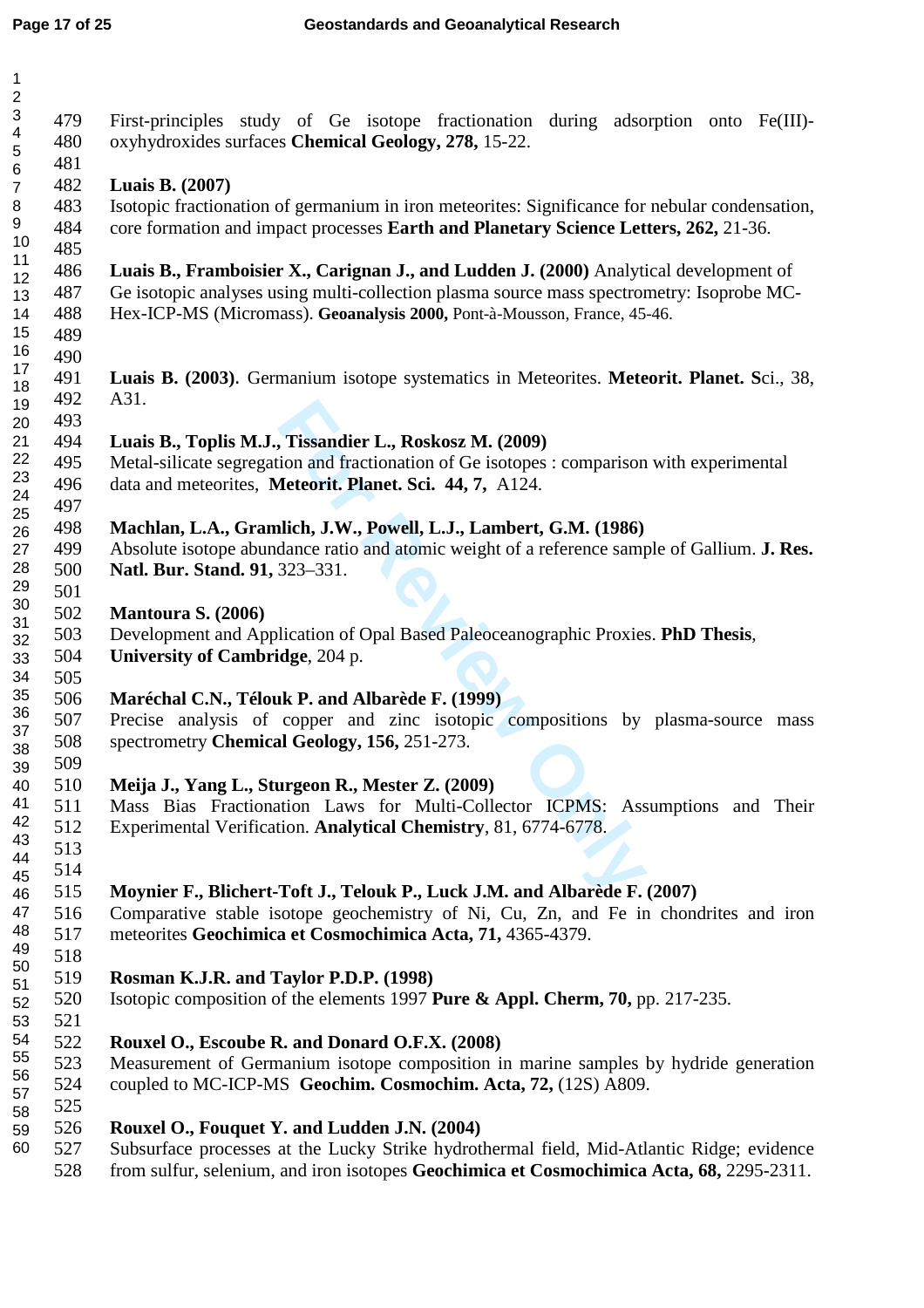| $\mathbf 1$                                   |            |                                                                                                                                  |
|-----------------------------------------------|------------|----------------------------------------------------------------------------------------------------------------------------------|
| $\boldsymbol{2}$<br>$\ensuremath{\mathsf{3}}$ |            |                                                                                                                                  |
| $\overline{\mathbf{4}}$                       | 529        |                                                                                                                                  |
| $\sqrt{5}$                                    | 530<br>531 | Rouxel O., Galy A. and Elderfield H. (2006)<br>Germanium isotopic variations in igneous rocks and marine sediments Geochimica et |
| $\overline{6}$<br>$\overline{7}$              | 532        | Cosmochimica Acta, 70, 3387-3400.                                                                                                |
| $\bf 8$                                       | 533        |                                                                                                                                  |
| $9\,$                                         | 534        | Shima M. (1964)                                                                                                                  |
| 10                                            | 535        | The distribution of germanium and tin in meteorites Geochimica et Cosmochimica Acta, 28,                                         |
| 11<br>12                                      | 536        | 517-532.                                                                                                                         |
| 13                                            | 537        |                                                                                                                                  |
| 14                                            | 538        | Siebert C., Nägler T.F. and Kramers J.D. (2001)                                                                                  |
| 15                                            | 539        | Determination of molybdenum isotope fractionation by double-spike multicollector                                                 |
| 16<br>17                                      | 540        | inductively coupled plasma mass spectrometry Geochemistry, Geophysics, Geosystems, 2.                                            |
| 18                                            | 541        |                                                                                                                                  |
| 19                                            | 542        | Siebert C., Ross A. and McManus J. (2006)                                                                                        |
| 20                                            | 543        | Germanium isotope measurements of high-temperature geothermal fluids using double-spike                                          |
| 21                                            | 544        | hydride generation MC-ICP-MS Geochimica et Cosmochimica Acta, 70, 3986-3995.                                                     |
| 22<br>23                                      | 545        |                                                                                                                                  |
| 24                                            | 546        | Yang L. and Meija J. (2010)                                                                                                      |
| 25                                            | 547        | Resolving the germanium atomic weight disparity using multicollector ICPMS Analytical                                            |
| 26                                            | 548<br>549 | <b>Chemistry, 82, 4188-4193.</b>                                                                                                 |
| 27<br>28                                      | 550        |                                                                                                                                  |
| 29                                            |            | NOL-102                                                                                                                          |
| $30\,$                                        |            |                                                                                                                                  |
| 31                                            |            |                                                                                                                                  |
| 32<br>33                                      |            |                                                                                                                                  |
| 34                                            |            |                                                                                                                                  |
| 35                                            |            |                                                                                                                                  |
| 36                                            |            |                                                                                                                                  |
| 37<br>38                                      |            |                                                                                                                                  |
| 39                                            |            |                                                                                                                                  |
| 40                                            |            |                                                                                                                                  |
| 41                                            |            |                                                                                                                                  |
| 42<br>43                                      |            |                                                                                                                                  |
| 44                                            |            |                                                                                                                                  |
| 45                                            |            |                                                                                                                                  |
| 46<br>47                                      |            |                                                                                                                                  |
| 48                                            |            |                                                                                                                                  |
| 49                                            |            |                                                                                                                                  |
| 50                                            |            |                                                                                                                                  |
| 51<br>52                                      |            |                                                                                                                                  |
| 53                                            |            |                                                                                                                                  |
|                                               |            |                                                                                                                                  |
| 54                                            |            |                                                                                                                                  |
| 55<br>56                                      |            |                                                                                                                                  |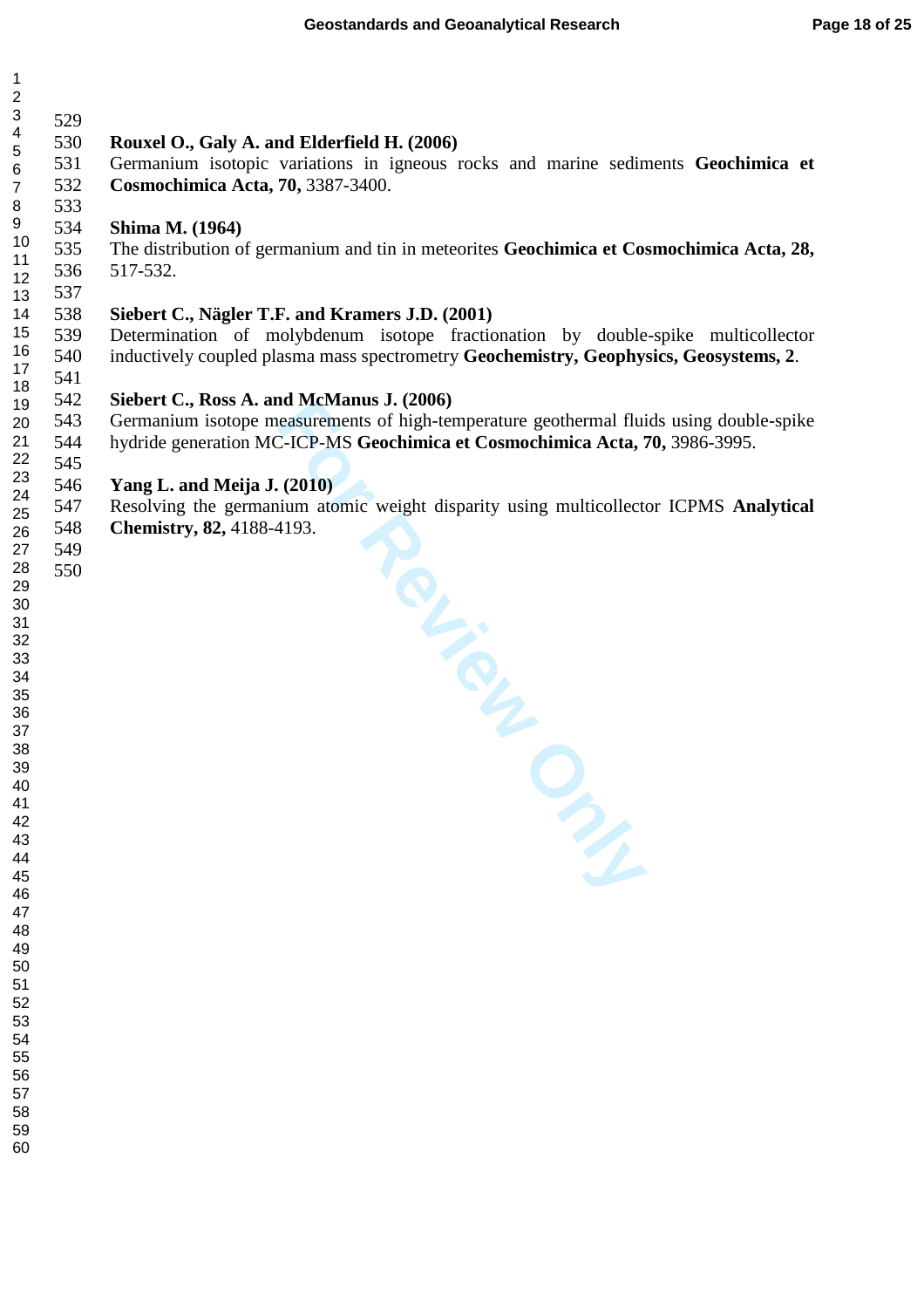| Name                                       | $74$ Ge/ $70$ Ge   | 2s                 | $73 Ge^{-70}$ Ge   | 2s                 | $72$ Ge/ $70$ Ge   | 2s                 |
|--------------------------------------------|--------------------|--------------------|--------------------|--------------------|--------------------|--------------------|
| $DS(^{70}Ge; ^{73}Ge)$<br><b>NIST3120a</b> | 0.07614<br>1.76094 | 0.00010<br>0.00005 | 0.60707<br>0.37335 | 0.00008<br>0.00003 | 0.05626<br>1.32901 | 0.00008<br>0.00004 |
|                                            |                    |                    |                    |                    |                    |                    |
|                                            |                    |                    | TO MOVIE           |                    |                    |                    |
|                                            |                    |                    |                    |                    |                    |                    |
|                                            |                    |                    |                    |                    |                    |                    |
|                                            |                    |                    |                    |                    |                    |                    |
|                                            |                    |                    |                    |                    |                    |                    |
|                                            |                    |                    |                    |                    |                    |                    |
|                                            |                    |                    |                    |                    |                    |                    |
|                                            |                    |                    |                    |                    |                    |                    |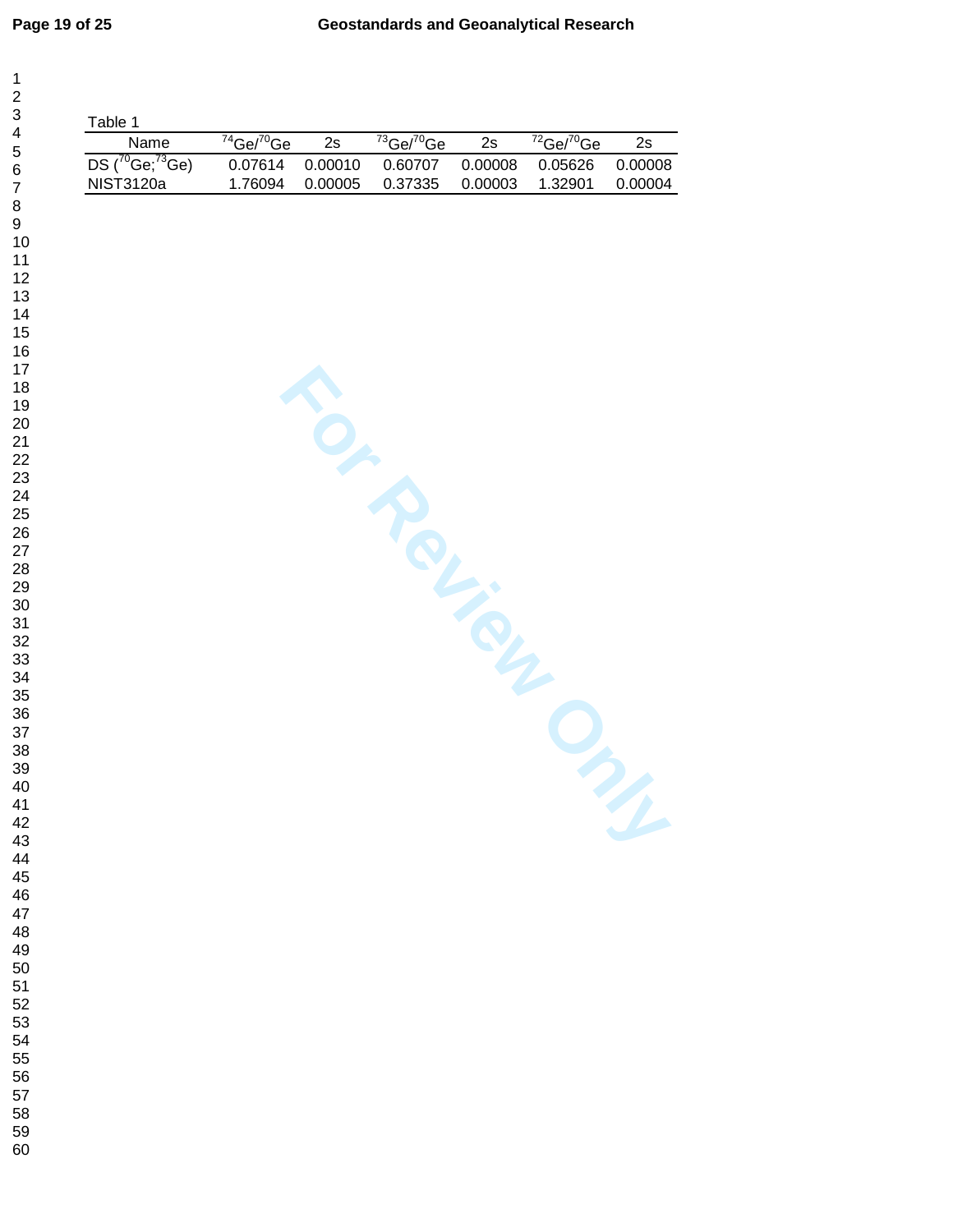|  | ane |  |  |
|--|-----|--|--|
|  |     |  |  |

 $\mathbf 1$ 

| Lab   |                    | Method     | nb#                      | $\overline{\delta^{74/70}}$ Ge | 2s   | $\overline{\delta^{73/70}}$ Ge | 2s   | $\overline{\delta^{72/70}}$ Ge | 2s   | $\overline{\delta^{74/7}}$ <sup>2</sup> Ge | 2s   |
|-------|--------------------|------------|--------------------------|--------------------------------|------|--------------------------------|------|--------------------------------|------|--------------------------------------------|------|
|       |                    |            |                          | vs. NIST3120a                  |      | vs. NIST3120a                  |      | vs. NIST3120a                  |      | vs. NIST3120a                              |      |
|       | "ARISTAR" standard |            |                          | $-0.64$                        | 0.18 | $-0.54$                        | 0.18 | $-0.38$                        | 0.26 | $-0.28$                                    | 0.03 |
| #1    | HG                 | <b>SSB</b> | 11                       | $-0.58$                        | 0.12 | nd                             |      | $-0.30$                        | 0.09 | $-0.28$                                    | 0.04 |
| #1    | HG                 | Ga         | 11                       | $-0.57$                        | 0.08 | nd                             |      | $-0.30$                        | 0.05 | $-0.28$                                    | 0.07 |
| #2    | SiS                | <b>SSB</b> | $\overline{4}$           | $-0.59$                        | 0.02 | $-0.47$                        | 0.04 | $-0.33$                        | 0.01 | $-0.26$                                    | 0.01 |
| #2    | SiS                | <b>DS</b>  | $\overline{4}$           | $-0.61$                        | 0.11 | $-0.46$                        | 0.08 | $-0.31$                        | 0.06 | $-0.30$                                    | 0.06 |
| #3    | SiS                | Ga         | $\,6$                    | $-0.76$                        | 0.28 | $-0.61$                        | 0.20 | $-0.41$                        | 0.17 | nd                                         |      |
| #3    | SiS                | <b>SSB</b> | 6                        | $-0.75$                        | 0.28 | $-0.63$                        | 0.20 | $-0.63$                        | 0.17 | nd                                         |      |
|       | "JMC" standard     |            |                          | $-0.32$                        | 0.10 | $-0.23$                        | 0.12 | $-0.16$                        | 0.07 | $-0.16$                                    | 0.05 |
| #1    | HG                 | <b>SSB</b> | $\overline{\mathcal{A}}$ | $-0.33$                        | 0.33 | nd                             |      | $-0.15$                        | 0.27 | $-0.18$                                    | 0.06 |
| #1    | HG                 | Ga         | $\boldsymbol{4}$         | $-0.31$                        | 0.29 | nd                             |      | $-0.14$                        | 0.25 | $-0.17$                                    | 0.06 |
| #2    | SiS                | <b>SSB</b> | $\overline{4}$           | $-0.23$                        | 0.02 | $-0.14$                        | 0.04 | $-0.11$                        | 0.03 | $-0.12$                                    | 0.03 |
| #2    | <b>SiS</b>         | <b>DS</b>  | $\overline{\mathbf{4}}$  | $-0.32$                        | 0.07 | $-0.24$                        | 0.05 | $-0.16$                        | 0.04 | $-0.16$                                    | 0.04 |
| #3    | SiS                | Ga         | $\bf 8$                  | $-0.37$                        | 0.04 | $-0.25$                        | 0.02 | $-0.19$                        | 0.07 | nd                                         |      |
| #3    | <b>SiS</b>         | <b>SSB</b> | 8                        | $-0.37$                        | 0.16 | $-0.28$                        | 0.14 | $-0.20$                        | 0.06 | nd                                         |      |
|       | "SPEX" standard    |            |                          | $-0.71$                        | 0.21 | $-0.56$                        | 0.15 | $-0.37$                        | 0.16 | $-0.31$                                    | 0.08 |
| #1    | HG                 | <b>SSB</b> | $\mathbf{1}$             | $-0.59$                        | nd   | nd                             |      | $-0.28$                        | nd   | $-0.31$                                    | nd   |
| #1    | HG                 | Ga         | 1                        | $-0.60$                        | nd   | nd                             |      | $-0.28$                        | nd   | $-0.31$                                    | nd   |
| #1    | HG                 | <b>SSB</b> | $\sqrt{5}$               | $-0.84$                        | 0.16 | nd                             |      | $-0.48$                        | 0.10 | $-0.36$                                    | 0.08 |
| #1    | HG                 | Ga         | 5                        | $-0.81$                        | 0.11 | nd                             |      | $-0.46$                        | 0.09 | $-0.35$                                    | 0.04 |
| #2    | SiS                | <b>SSB</b> | 3                        | $-0.61$                        | 0.04 | $-0.51$                        | 0.09 | $-0.33$                        | 0.03 | $-0.28$                                    | 0.05 |
| $\#2$ | SiS                | <b>DS</b>  | $\overline{\mathbf{4}}$  | $-0.63$                        | 0.13 | $-0.48$                        | 0.10 | $-0.32$                        | 0.06 | $-0.31$                                    | 0.06 |
| #3    | SiS                | Ga         | 10                       | $-0.81$                        | 0.19 | $-0.62$                        | 0.24 | $-0.41$                        | 0.11 | nd                                         |      |
| #3    | SiS                | <b>SSB</b> | 10                       | $-0.79$                        | 0.18 | $-0.62$                        | 0.16 | $-0.41$                        | 0.12 | nd                                         |      |
| #4    | SiS                | <b>SSB</b> | 14                       | $-0.64$                        | 0.42 | nd                             |      | nd                             | 0.00 | $-0.23$                                    | 0.26 |
| #4    | SiS                | Ga         | 14                       | $-0.79$                        | 0.18 | nd                             |      | nd                             | 0.00 | $-0.31$                                    | 0.04 |
|       | "ALDRICH" standard |            |                          | $-2.01$                        | 0.23 | $-1.54$                        | 0.17 | $-1.03$                        | 0.12 | $-0.97$                                    | 0.15 |
| #2    | SiS                | <b>SSB</b> | $\overline{4}$           | $-1.88$                        | 0.03 | $-1.46$                        | 0.07 | $-0.97$                        | 0.02 | $-0.92$                                    | 0.03 |
| #2    | SiS                | DS         | $\overline{4}$           | $-2.14$                        | 0.06 | $-1.61$                        | 0.05 | $-1.08$                        | 0.03 | $-1.05$                                    | 0.03 |
| #2    | HG                 | <b>DS</b>  | 6                        | $-1.90$                        | 0.10 | $-1.44$                        | 0.08 | $-0.96$                        | 0.05 | $-0.94$                                    | 0.05 |
| #3    | SiS                | Ga         | 84                       | $-2.08$                        | 0.26 | $-1.61$                        | 0.20 | $-1.08$                        | 0.16 | nd                                         |      |
| #3    | <b>SiS</b>         | <b>SSB</b> | 84                       | $-2.05$                        | 0.22 | $-1.60$                        | 0.20 | $-1.06$                        | 0.14 | nd                                         |      |
|       |                    |            |                          |                                |      |                                |      |                                |      |                                            |      |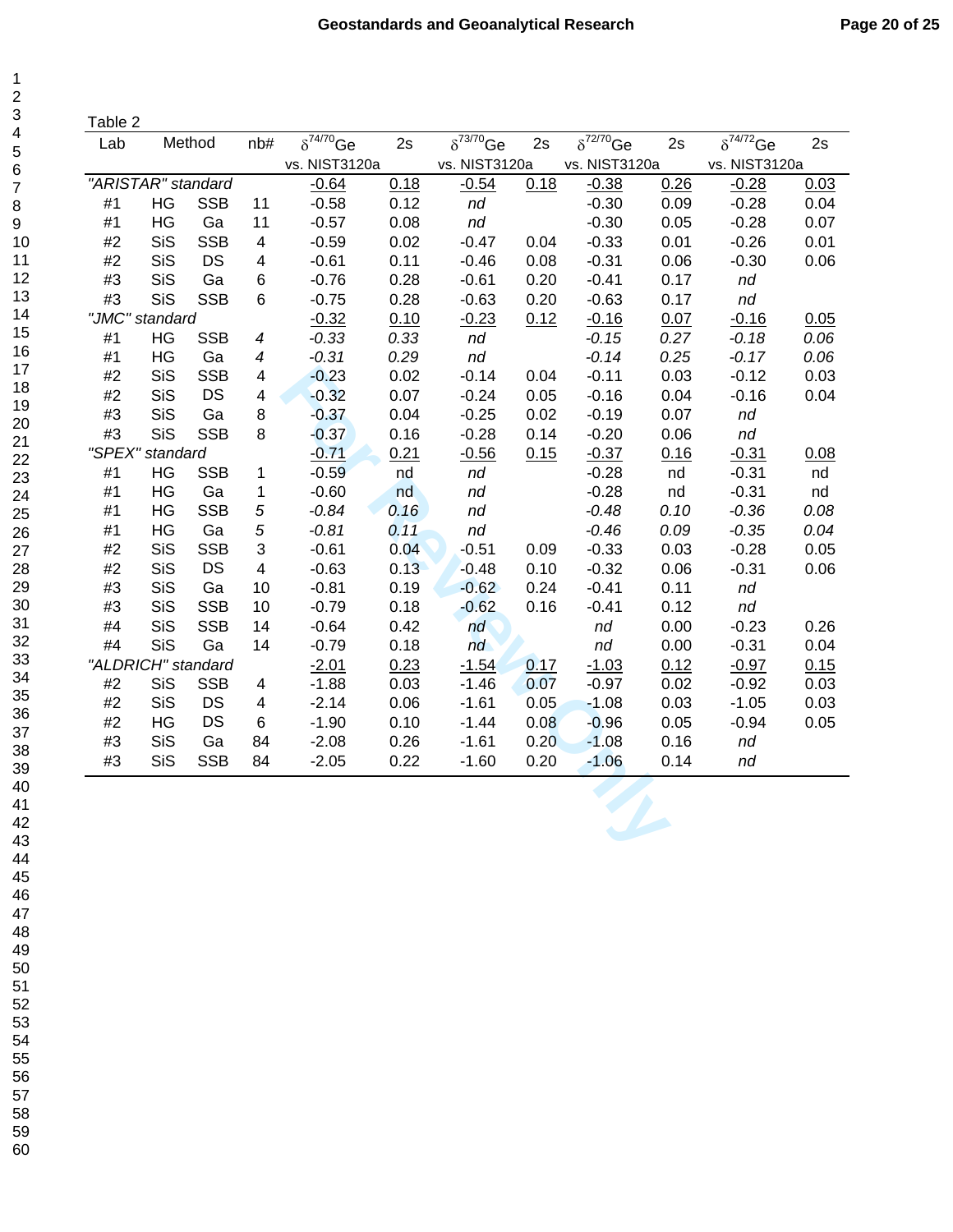$\mathbf{1}$  $\mathbf 2$ 3  $\overline{\mathbf{4}}$  $\overline{5}$  $\,6$  $\overline{\mathbf{7}}$  $\bf 8$  $\boldsymbol{9}$ 

| Sample<br>Name | Sample<br><b>Type</b>           | $SiO2$ %<br>(m/m) | Ge ug/g                   | $\delta^{74/70}$ Ge | 2s   | reference  | Mean<br>$\delta^{74/70}$ Ge | 2s   |
|----------------|---------------------------------|-------------------|---------------------------|---------------------|------|------------|-----------------------------|------|
| BHVO-1         | Hawaiian                        | 49.9(a)           | $1.64(a)$ ; $1.55(c)$     | 0.55                | 0.15 | (g)        | 0.55                        | 0.15 |
| BHVO-2         | <b>Basalt</b>                   | 49.9(e)           | 1.53(k)                   | 0.55                | 0.13 | (k)        | 0.51                        | 0.10 |
|                |                                 |                   |                           | 0.54                | 0.13 | (k)        |                             |      |
|                |                                 |                   |                           | 0.52                | 0.13 | (k)        |                             |      |
|                |                                 |                   |                           | 0.43                | 0.19 | (h)        |                             |      |
|                |                                 |                   |                           | 0.53                | 0.15 | (h)        |                             |      |
| BIR-1          | Icelandic                       | 47.96(e),         | $1.5(a)$ ; $1.45(b)$ ;    | 0.74                | 0.13 | (k)        | 0.62                        | 0.13 |
|                | <b>Basalt</b>                   | 47.77(a)          | $1.53(b)$ ; $1.49(c)$ ;   | 0.60                | 0.13 | (k)        |                             |      |
|                |                                 |                   | $1.52(d)$ ; $1.52(i)$ ;   | 0.56                | 0.30 | (h)        |                             |      |
|                |                                 |                   | 1.40(k)                   | 0.64                | 0.33 |            |                             |      |
|                |                                 |                   |                           | 0.57                | 0.39 | (g)        |                             |      |
|                |                                 |                   |                           | 0.61                | 0.04 | (g)        |                             |      |
| BCR-1          | Columbia                        | 54.11(e)          | $1.5(a)$ ; $1.42(b)$ ;    | 0.65                | 0.13 | (i)        | 0.55                        | 0.15 |
|                | <b>River Basalt</b>             |                   | $1.45(c)$ ; 1.36(k)       | 0.54                | 0.19 | (k)<br>(h) |                             |      |
|                |                                 |                   |                           | 0.47                | 0.39 |            |                             |      |
|                |                                 |                   |                           | 0.54                | 0.22 | (h)        |                             |      |
| DNC-1          |                                 |                   |                           |                     |      | (g)        |                             |      |
|                | Dolerite                        | 47.15(e),         | $1.3(a)$ ; $1.26(b)$ ;    | 0.56                | 0.13 | (k)        | 0.67                        | 0.19 |
|                |                                 | 47.04(a)          | 1.28(k)                   | 0.76                | 0.13 | (k)        |                             |      |
|                |                                 |                   |                           | 0.74                | 0.31 | (g)        |                             |      |
|                |                                 |                   |                           | 0.61                | 0.42 | (g)        |                             |      |
| $G-2$          | Granite                         | 69.1(a)           | $1.14(a)$ ; 0.94(b);      | 0.41                | 0.30 | (h)        | 0.40                        | 0.03 |
|                |                                 |                   | $1.02(b)$ ; $0.92(k)$     | 0.39                | 0.34 | (g)        |                             |      |
| GH             | Granite                         | 75.8(e)           | 2.0(a,f); 2.18(c);        | 0.74                | 0.13 | (k)        | 0.68                        | 0.22 |
|                |                                 |                   | 1.63(k)                   | 0.74                | 0.13 | (k)        |                             |      |
|                |                                 |                   |                           | 0.55                | 0.28 | (g)        |                             |      |
| DTS-1          | Dunite                          | 40.41(a)          | $0.88(a)$ ; $0.84(c)$ ;   | 0.76                | 0.13 | (k)        | 0.64                        | 0.26 |
|                |                                 |                   | $0.83(i)$ ; $0.75(k)$     | 0.50                | 0.06 | (i)        |                             |      |
|                |                                 |                   |                           | 0.65                | 0.28 | (g)        |                             |      |
| PCC-1          | Peridotite                      | 41.71(a)          | $0.94(a)$ ; $0.82(k)$     | 0.69                | 0.13 | (k)        | 0.66                        | 0.13 |
|                |                                 |                   |                           | 0.64                | 0.13 | (k)        |                             |      |
|                |                                 |                   |                           | 0.59                | 0.30 | (h)        |                             |      |
|                |                                 |                   |                           | 0.74                | 0.13 | (g)        |                             |      |
| AN-G           | Anorthosite                     | 46.3(a)           | $0.8(a)$ ; $0.93(c)$ ;    | 0.67                | 0.13 | (k)        | 0.67                        | 0.01 |
|                |                                 |                   | 0.84(k)                   | 0.66                | 0.13 | (g)        |                             |      |
|                | <b>Mean Bulk Silicate Earth</b> |                   |                           |                     |      |            | 0.60                        | 0.18 |
| GL-O           | Glauconite                      | 50.9(a)           | 4.5(a); 4.02(k)           | 2.49                | 0.13 | (k)        | 2.44                        | 0.15 |
|                |                                 |                   |                           | 2.34                | 0.21 | (h)        |                             |      |
|                |                                 |                   |                           | 2.51                | 0.55 | (g)        |                             |      |
|                |                                 |                   |                           | 2.42                | 0.26 | (g)        |                             |      |
| IF-G           | Iron                            | 41.2(a)           | $24(a)$ ; $22\pm0.2(f)$ ; | 1.11                | 0.13 | (k)        | 1.03                        | 0.09 |
|                | Formation                       |                   | 21.8(i); 23.06(k)         | 1.03                | 0.13 | (k)        |                             |      |
|                |                                 |                   |                           | 1.01                | 0.25 | (j)        |                             |      |
|                |                                 |                   |                           | 1.00                | 0.27 | (j)        |                             |      |
|                |                                 |                   |                           | 1.01                | 0.17 | (i)        |                             |      |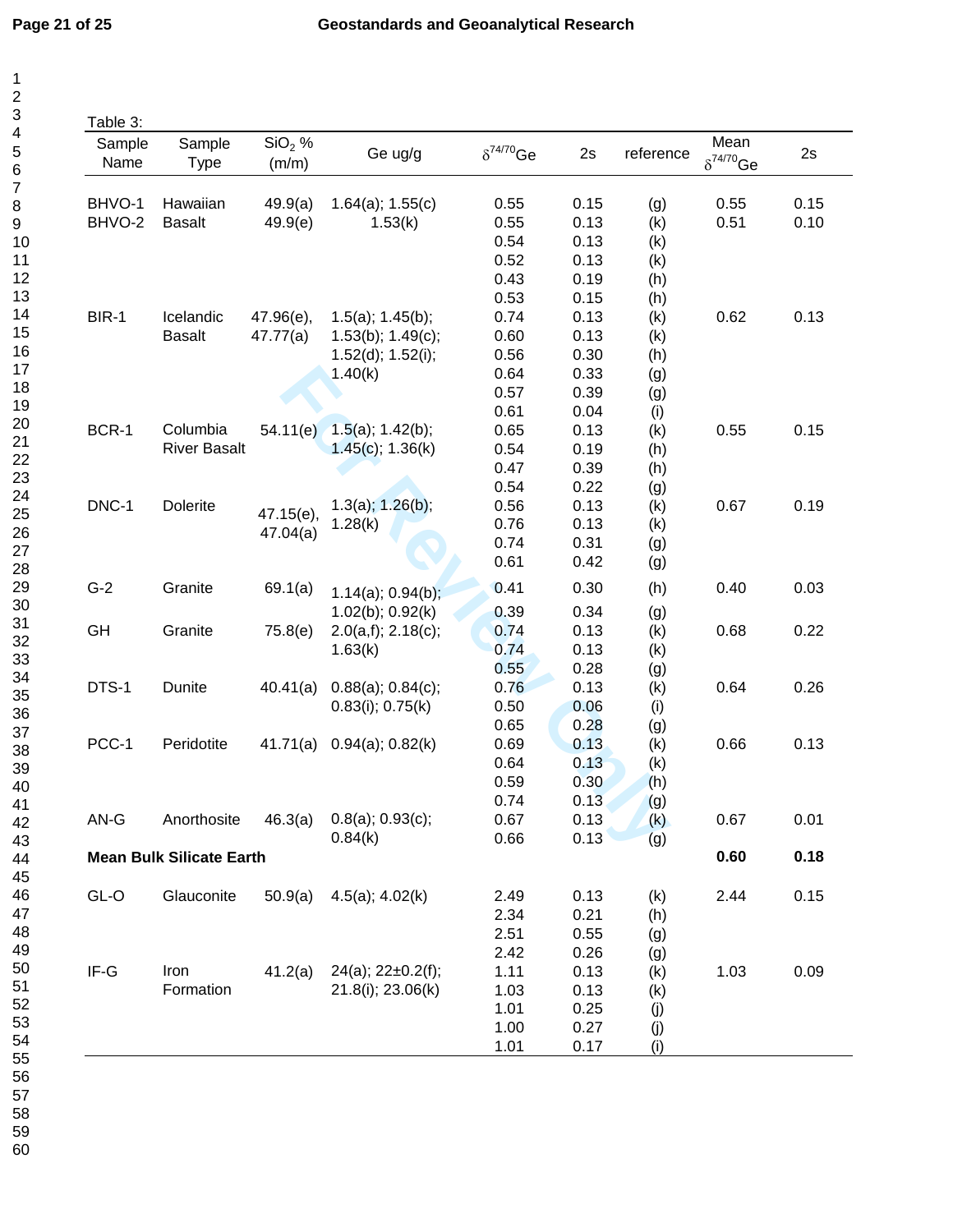| Table 4:                            |         |                     |      |                  |
|-------------------------------------|---------|---------------------|------|------------------|
| Sample Name                         | Ge ug/g | $\delta^{74/70}$ Ge | 2s   | source           |
| <i><u><b>Iron meteorite</b></u></i> |         |                     |      |                  |
| Odessa (IAB)                        | 288(a)  | 0.96                | 0.07 | this study       |
|                                     |         | 0.98                | 0.09 | Luais, 2007      |
| Braunau (IIA)                       | 183     | 1.47                | 0.24 | Luais, 2007      |
| Navan PbZn deposit (b)              |         |                     |      |                  |
| U12473                              | 12      | -3.86               | 0.25 | this study       |
| U12474                              | 12      | $-3.95$             | 0.22 | this study       |
| U12487                              | 4       | $-3.36$             | 0.27 | this study       |
| U12487                              | 6       | $-2.82$             | 0.28 | this study       |
| U12499                              | 28      | -4.28               | 0.14 | this study       |
| Sphalerite (St Salvy mine, France)  |         |                     |      |                  |
| 62W                                 | 453     | -1.05               | 0.15 | Luais, 2007      |
| 64W                                 | 1047    | $-2.06$             | 0.15 | Luais, submitted |
| Seafloor sulfide deposits (c)       |         |                     |      |                  |
| FL-24-02                            | 40      | $-3.26$             | 0.15 | this study       |
| FL-19-08                            | 45      | $-3.24$             | 0.16 | this study       |
| ALV-2604-5-1A                       | 159     | $-2.98$             | 0.20 | this study       |
| FL-18-03/fond                       | 200     | $-4.00$             | 0.11 | this study       |

mine, France)<br>453 - 1.05 0.15 Luais, 2007<br>645 - 1.05 0.15 Luais, submitted<br>sits (c)<br>46 - 3.26 0.15 this study<br>159 - 2.98 0.20 this study<br>200 - 4.00 0.11 this study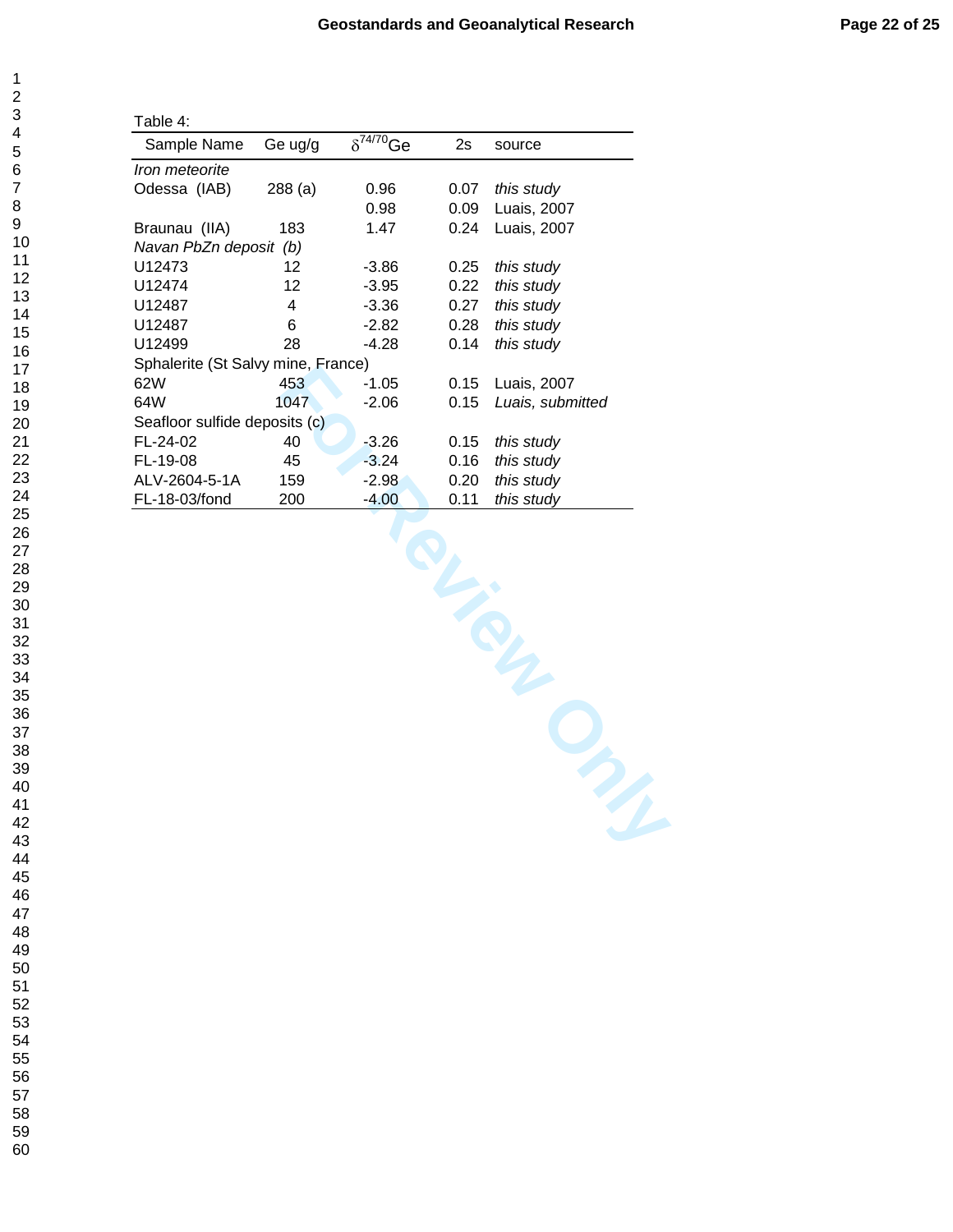

Figure 1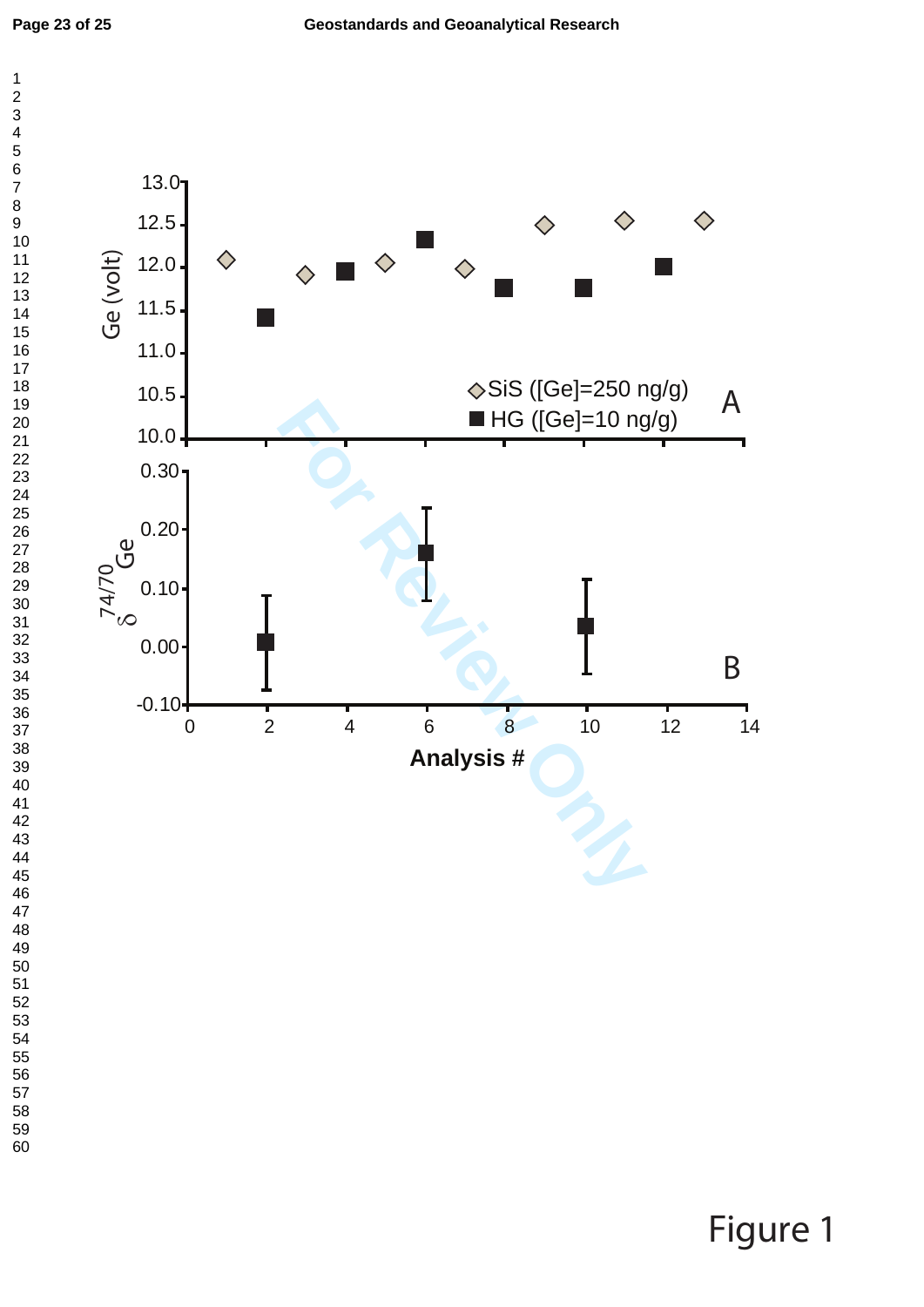

Figure 2

 $\overline{1}$  $\overline{c}$  $\overline{4}$